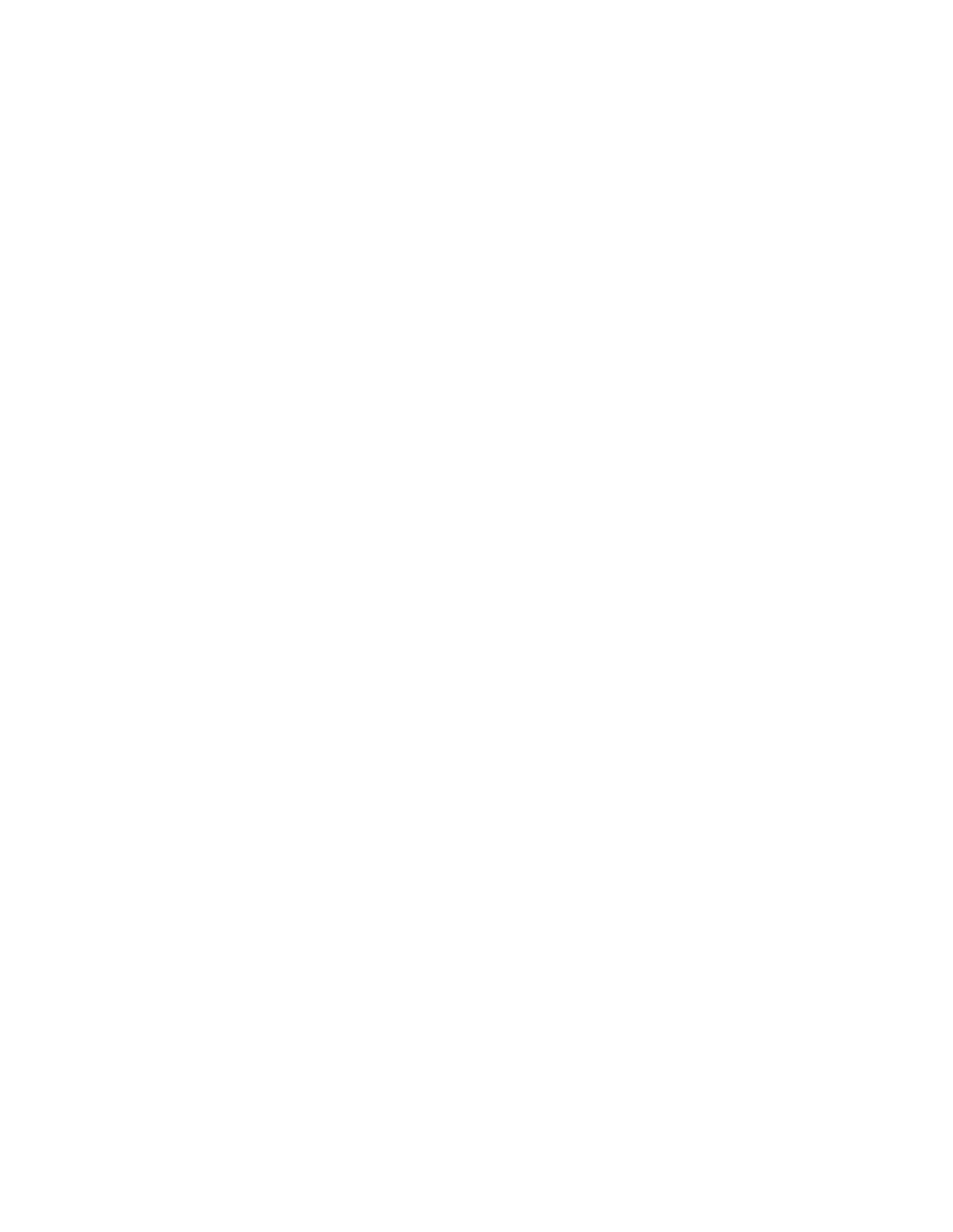## **Table of Contents**

| About Virginia Schedule 500CR, Credit Computation Schedule for Corporations 18 |  |
|--------------------------------------------------------------------------------|--|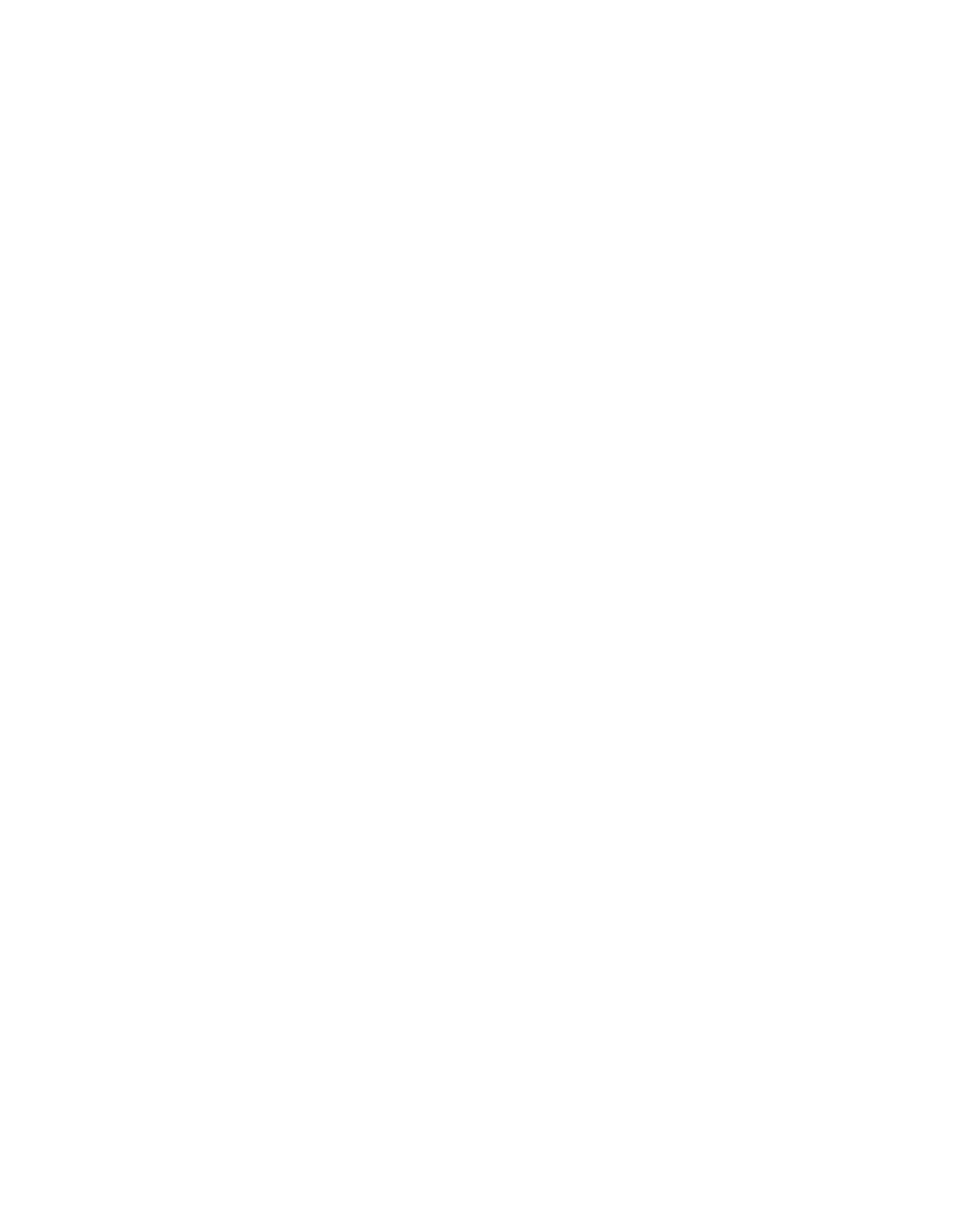## **Advancement of Virginia's Fixed Date Conformity with the Internal Revenue Code**

Virginia's date of conformity with the Internal Revenue Code (IRC) was advanced from December 31, 2020, to December 31, 2021, subject to certain exceptions. This legislation also generally conformed Virginia to the provisions of the federal Coronavirus Aid, Relief, and Economic Security ("CARES") Act and the Consolidated Appropriations Act, 2021. However, Virginia specifically deconforms from certain provisions of this federal legislation. This includes, but is not limited to, provisions that temporarily change limitations applicable to the net operating loss deduction, excess business losses, and the business interest deduction. See Tax Bulletins 21-4 and 22-1, posted on the Department's website at **www.tax.virginia. gov**, for additional information regarding Virginia's conformity with the IRC and adjustments that may be required as a result of this legislation.

Virginia will continue to deconform from the following: bonus depreciation allowed for certain assets under federal law; the five-year carryback of certain federal net operating loss (NOL) deductions generated in the 2008 or 2009 taxable years; the federal income treatment of applicable high yield discount obligations; and the federal income tax treatment of cancellation of debt income realized in connection with certain business debts.

If legislation is enacted that results in changes to the IRC for the 2021 taxable year, taxpayers may need to make adjustments to their Virginia returns that are not described in these instructions. Information about any such adjustments will be posted on the Department's website at **www.tax.virginia.gov**.

## **Increased Annual Credit Caps for Research and Development Tax Credits**

For taxable years beginning on and after January 1, 2021, the annual caps for the Research and Development and Major Research and Development Tax Credits have increased. The Research and Development Tax Credit limit increased from \$7 million to \$7.7 million per fiscal year. The Major Research and Development Tax Credit limit increased from \$20 million to \$24 million per fiscal year. If the total amount of approved credits exceeds the credit cap amount, the Department will allocate credits on a pro rata basis. See Forms RDC and MRD for additional information.

## **Port of Virginia Tax Credits Sunset Date**

The sunset date for three Port of Virginia Tax Credits has been extended to tax years beginning before January 1, 2025. These credits include Barge and Rail Usage Tax Credit, International Trade Facility Tax Credit, and Port Volume Increase Tax Credit. See Schedule 500CR Instructions for additional information.

## **Virginia Housing Opportunity Tax Credit**

For taxable years beginning on and after January 1, 2021, but before January 1, 2026, taxpayers may claim a Virginia tax credit in an amount substantially similar to the amount of federal low-income housing tax credit allocated or allowed by the Virginia Housing Development Authority to such projects. Taxpayers may claim this credit against the individual income tax, estate and trust income tax, corporate income tax, bank franchise tax, insurance premiums license tax, and license tax telegraph, telephone, water, heat, light, power, and pipeline companies. See Schedule 500CR Instructions for more information.

## **Changes to Agricultural Best Management Practices Tax Credit**

For taxable years beginning on and after January 1, 2021, but before January 1, 2025, the Agricultural Best Management Practices Tax Credit amount has increased to 25% of the first \$100,000 expended for agricultural best management practices by the corporation. Additionally, an expanded credit is available to corporations that are engaged in agricultural production for market, or that have equines that create needs for agricultural best management practices to reduce nonpoint source pollutants, and have in place a resource management plan approved by the local Soil and Water Conservation District. The expanded credit is equal to 50% of the first \$100,000 expended for agricultural best management practices implemented by the corporation on the acreage included in the resource management plan. The aggregate amount of both portions of the credit is limited to \$75,000 per taxpayer per taxable year. The annual cap is \$2 million per fiscal year. Taxpayers must apply for their share of the credit using Form ABM. See Form ABM and Schedule 500CR Instructions for more information.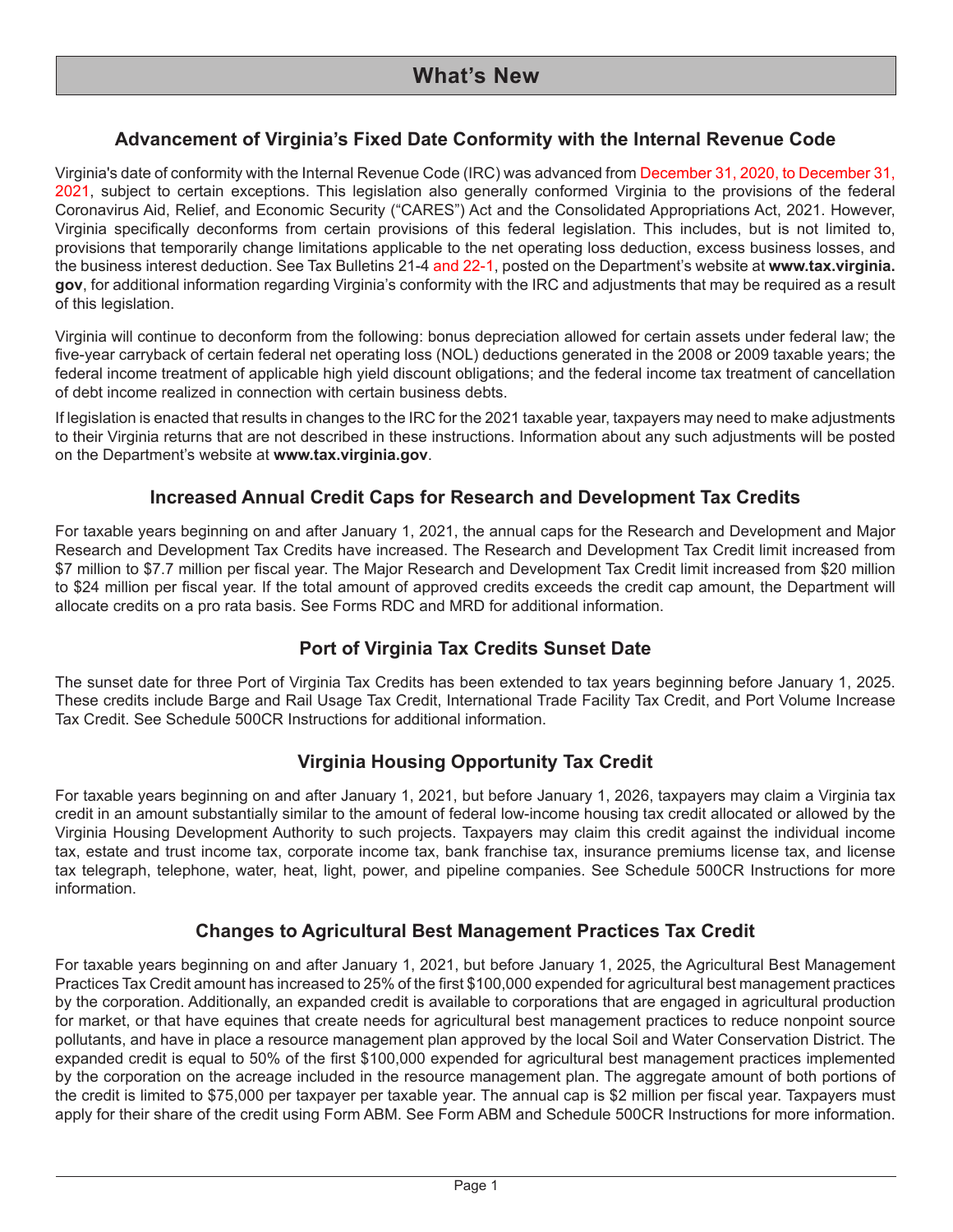## **Tax Credit for Purchase of Conservation Tillage and Precision Agricultural Equipment**

Effective January 1, 2021, the nonrefundable Conservation Tillage Equipment and Pesticide and Fertilizer Application Equipment Tax Credits have expired. These credits have been replaced with one, new refundable credit for individuals and corporations effective for taxable years beginning on and after January 1, 2021, but before January 1, 2026. The credit is equal to 25% of all expenditures made for the purchase of equipment that reduces soil compaction such as a "no-till" planter, drill, or other equipment, or equipment that provides more precise pesticide and fertilizer application or injection. The maximum amount of the credit is \$17,500 per taxable year.

To be eligible for the new credit, a taxpayer must be engaged in agricultural production for market, have in place a soil conservation plan approved by the local soil and water conservation district, and be implementing a nutrient management plan developed by a certified nutrient management planner. Taxpayers must apply to the Department using Form AEC. For more information, refer to Form AEC and Schedule 500CR Instructions.

## **Changes to Coal-Related Tax Credits**

The Coalfield Employment Enhancement Tax Credit and Virginia Coal Employment and Production Incentive Tax Credit will expire for taxable years beginning on and after January 1, 2022.

Electricity generators that originally earned the Virginia Coal Employment and Production Incentive Tax Credits may continue to carry forward amounts of credit for up to 10 taxable years or until the full amount is used, whichever is sooner. However, a taxpayer claiming carryover credits on a return for taxable years beginning on and after January 1, 2022 may not claim more than \$1 million in credits for a single taxable year. No taxpayer may amend a return for a taxable year beginning before January 1, 2022 to claim more credits than the amount included on such return before amending it.

## **Assistance**

#### **Online Resources:**

The Department's website, **www.tax.virginia.gov**, contains valuable information to help you.

- **• Online Services –** Link to online registration, filing, payment, and other electronic services.
- **• Laws, Rules, & Decisions –** Access the Code of Virginia, Tax Regulations, Legislative Summaries, Rulings by the Tax Commissioner, Tax Bulletins, and Attorney General Opinions.
- **• Email Updates –** Sign up and stay informed. By subscribing, you will periodically receive automatic email notifications regarding legislative changes, filing reminders, and other relevant information.

#### **Contact Us:**

#### **Customer Service Inquiries**

Department of Taxation P.O. Box 1115 Richmond, Virginia 23218-1115

> **Phone:** (804) 367-8037 **Fax**: (804) 254-6111

#### **Forms Requests**

Department of Taxation P.O. Box 1317 Richmond, Virginia 23218-1317

**Phone:** (804) 367-8037 or visit **www.tax.virginia.gov**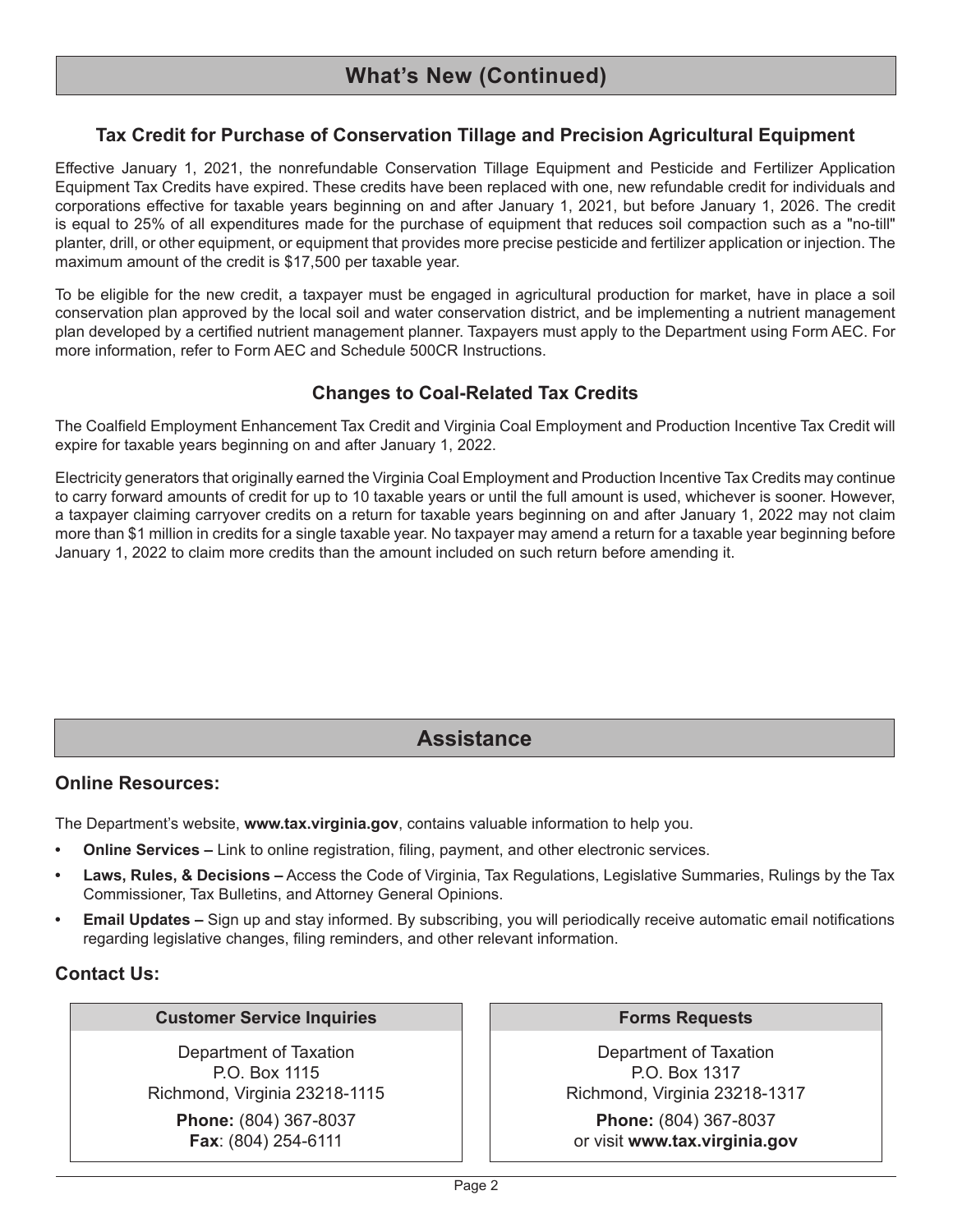*(References are to the Code of Virginia, unless otherwise noted)*

## **General Information**

## **Corporations Required to File**

Every corporation organized under the laws of Virginia, every foreign corporation registered with the State Corporation Commission for the privilege of doing business in Virginia, and every corporation having income from Virginia sources, aside from corporations that qualify for an exception, must (with the exceptions stated in these instructions) file a return through the Federal/State e-File program. The return should be submitted and accepted on or before the 15th day of the 4th month (15th day of the 6th month for nonprofit corporations) following the close of its taxable year.

Receivers, trustees in dissolution, trustees in bankruptcy, and assignees, operating the property or business of corporations must make returns of income for such corporations. If a receiver has full custody of and control over the business or property of a corporation, he is deemed to be operating such business or property, whether he is carrying on the business for which the corporation was organized or is only in marshaling, selling, or disposing of its assets for purposes of liquidation (*Va. Code* § 58.1-441).

A Foreign Sales Corporation (FSC) and any income attributable to an FSC are exempt under Virginia law; however, it may be necessary for an FSC to file an information return if it meets the provisions of *Va. Code* § 58.1-441 and the regulations thereunder.

Any electric supplier, pipeline distribution company, gas utility, or gas supplier that is subject to federal income tax is also subject to the Virginia corporation income tax and should file a Virginia Corporation Income Tax Return, Form 500.

Electric suppliers may be subject to a minimum tax instead of the corporate tax for any taxable year that their minimum tax liability is greater than their corporate income tax liability. Schedule 500EL is used to compute the minimum tax and determine which tax applies.

Electric cooperatives are subject to tax on all modified net income derived from nonmember sales and must file a Form 500EC even if no tax is due. Electric cooperatives may be subject to a minimum tax instead of the modified net income tax if their minimum tax liability is greater than their modified net income tax liability. See Schedule 500MT.

Home service contract providers are exempt from the insurance premiums license tax and instead will be subject to the corporation income tax or a minimum tax. All home service contract providers must submit Form 500HS with their Form 500. A noncorporate provider must complete Form 502 in addition to Form 500 and Form 500HS.

A Captive REIT is required to add back any federal deduction for dividends paid to its shareholders. It will then allocate and apportion income, and pay Virginia income tax, in the same manner as other corporations. A Captive REIT is defined as a REIT:

- (i) whose shares are not publicly traded,
- (ii) 50% or more of the shares are owned by a corporate entity, and
- (iii) more than 25% of the income of the REIT consists of rents from real property.

Exceptions are provided to ensure that an affiliated group of REITs will not be considered captive REITs unless the ultimate ownership of the group is by a single corporate entity. Also, entities organized under the laws of Australia and other foreign countries that are similar to REITs will not be considered a captive REIT, if they are widely held. In addition, for taxable years beginning on or after January 1, 2016, any voting power or value of the beneficial interests or shares in a REIT that are held in a separate asset account of a life insurance corporation are excluded from consideration for purposes of determining whether the REIT is a captive REIT for purposes of the addition.

Electing small business corporations, not taxable as corporations under *Va. Code* § 58.1-400, are required to file Form 502, Pass-Through Entity Return of Income and Return of Nonresident Withholding Tax.

#### **Exempt Corporations**

Corporations not organized for pecuniary profit, which are also exempt from income tax under IRC § 501(c), are taxed only on their unrelated business taxable income and must report that unrelated business income on Form 500; otherwise, no returns are required.

Public service corporations that pay a state franchise tax or license tax upon gross receipts, insurance companies that pay a state license tax on gross premiums and reciprocal or inter-insurance exchanges that pay a premium tax to the state are not required to file an income tax return. Additionally, state and national banks, banking associations, trust companies, and credit unions organized and conducted as banking institutions are not taxed on their income by Virginia and are not required to file an income tax return. In addition, effective for taxable years beginning on or after January 1, 2014, Interest-Charged Domestic International Sales Corporations (IC-DISCs) are exempt from Virginia corporation income tax and are not required to file an income tax return (*Va. Code* § 58.1-401).

## **Nonprofit Hospitals**

Nonprofit hospitals are required to provide the Department with a copy of the hospital's federal Form 990 or Form 990-EZ (or the successor form to such form) that was filed with the Internal Revenue Service for the relevant year. Nonprofit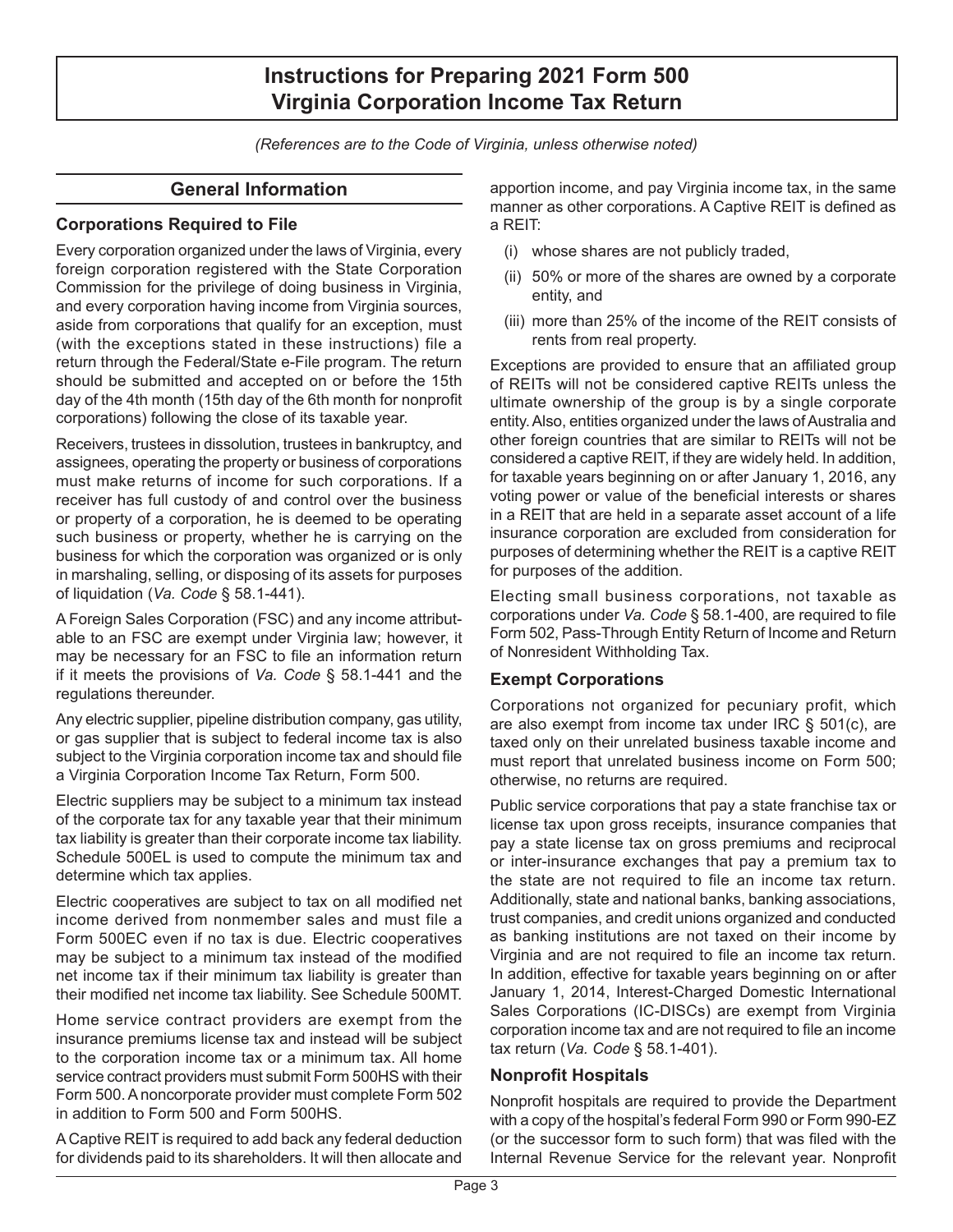hospitals are not required to file a Form 500; therefore, a paper copy of the federal Form 990 or Form 990-EZ must be mailed directly to the Department. A paper copy of the form must be provided to the Department within 30 days following the filing of the federal Form 990 or Form 990‑EZ tax form with the Internal Revenue Service. In addition, such hospital must provide the Department a copy of any interim tax form, report, or return that the hospital filed with or provided to the Internal Revenue Service for the relevant year pursuant to Title 26 of the United States Code or the rules and regulations thereunder. The copy of the interim tax form, report, or return must be provided to the Department within 30 days following the filing of the same with, or the providing of the same to, the Internal Revenue Service.

## **Period to be Covered by Return**

A corporation's taxable year is the same as its taxable year for federal income tax purposes. If a corporation's taxable year is changed for federal income tax purposes, its taxable year also changes for state income tax purposes (*Va. Code* § 58.1-440).

## **Accounting Methods**

A corporation's method of accounting is the same as its method of accounting for federal income tax purposes. In the absence of any method of accounting for federal income tax purposes, Virginia taxable income must be computed using the accounting method that is regularly used in the corporation's bookkeeping, provided such method clearly reflects income in the opinion of the Department. If a corporation's accounting method changes for federal income tax purposes, it also changes for state income tax purposes (*Va. Code* § 58.1-440).

## **When to File**

Every corporation income tax return must be submitted on or before the 15th day of the 4th month (15th day of the 6th month for nonprofit corporations) following the close of a corporation's taxable year (*Va. Code* § 58.1-441).

#### **How to File**

The Department requires that corporation income tax returns and payments be submitted electronically. There are two options available. Returns may be filed through the Federal/State e-File program, or certain Virginia corporations may qualify to file a Form 500EZ using eForms on the Department's website. See below for more information.

## **Electronic Filing**

The e-File system is supported by numerous commercial software programs. e-File software will automatically check for completeness, correct errors, generate the applicable corporation income tax schedules, and electronically transmit the return and payment to the Federal/State e-File processing systems. A list of approved commercial software is available on the Department's website. If a tax payment is required, the payment can be made through e-File or eForms as a direct debit, or the corporation may pay with an ACH credit established through the corporation's bank. The e-File program provides many benefits to corporations:

- The federal and state returns may be filed electronically at the same time.
- The federal return is automatically provided to the state electronically.
- Consolidated and combined returns are supported.
- Portable Document Format (PDF) files of required documents may be attached.
- Choice of approved e-File software programs. Corporations may find their current software already supports e-Filing.
- The ability to schedule payment of a tax due through direct debit for a future date when filing before the due date.
- e-File prior year returns for up to 2 tax years.

In order to successfully e-File, the corporation must:

- Use an approved commercial e-File software product. Approved e-File software vendors will be listed on our website.
- Be able to create a readable PDF. This means you must either have a scanner that allows you to scan documents into a PDF file, or software that allows you to save documents as a PDF. This feature will allow you to e‑file your state return if the IRS does not support the federal return and/or schedules through the e-File system. You can attach unsupported federal returns and schedules as PDF files to the electronic transmission of the state return.
- The Virginia e-File program has been designed to accept transmission of the federal and state return together or separately. This is often referred to as a state-only transmission which can be used when the federal return being filed is not supported by the federal e-File system. This allows the state return to be e-Filed by itself. Most software vendors support the electronic transmission of the federal and state returns together or separately.
- Large corporations must decide whether to use an Electronic Return Originator (ERO) to electronically file the return or prepare and e-File the return themselves. If a corporation chooses to prepare and e-File the return themselves, they may have to register and apply with the IRS to obtain an Electronic Filing Identification Number (EFIN) and possibly an Electronic Transmitter Identification Number (ETIN) depending upon the e-File option chosen. See our website for detailed information.
- Small corporations should use an online provider to avoid having to register with the IRS for an Electronic Filing Identification Number (EFIN).

## **eForms (Forms 500EZ, 500CP, 500V, and 500ES)**

An online return, Form 500EZ, is available through the eForms application on the Department's website. This return is a shorter version of the existing Form 500, and is designed to simplify the filing process. You can also submit corporation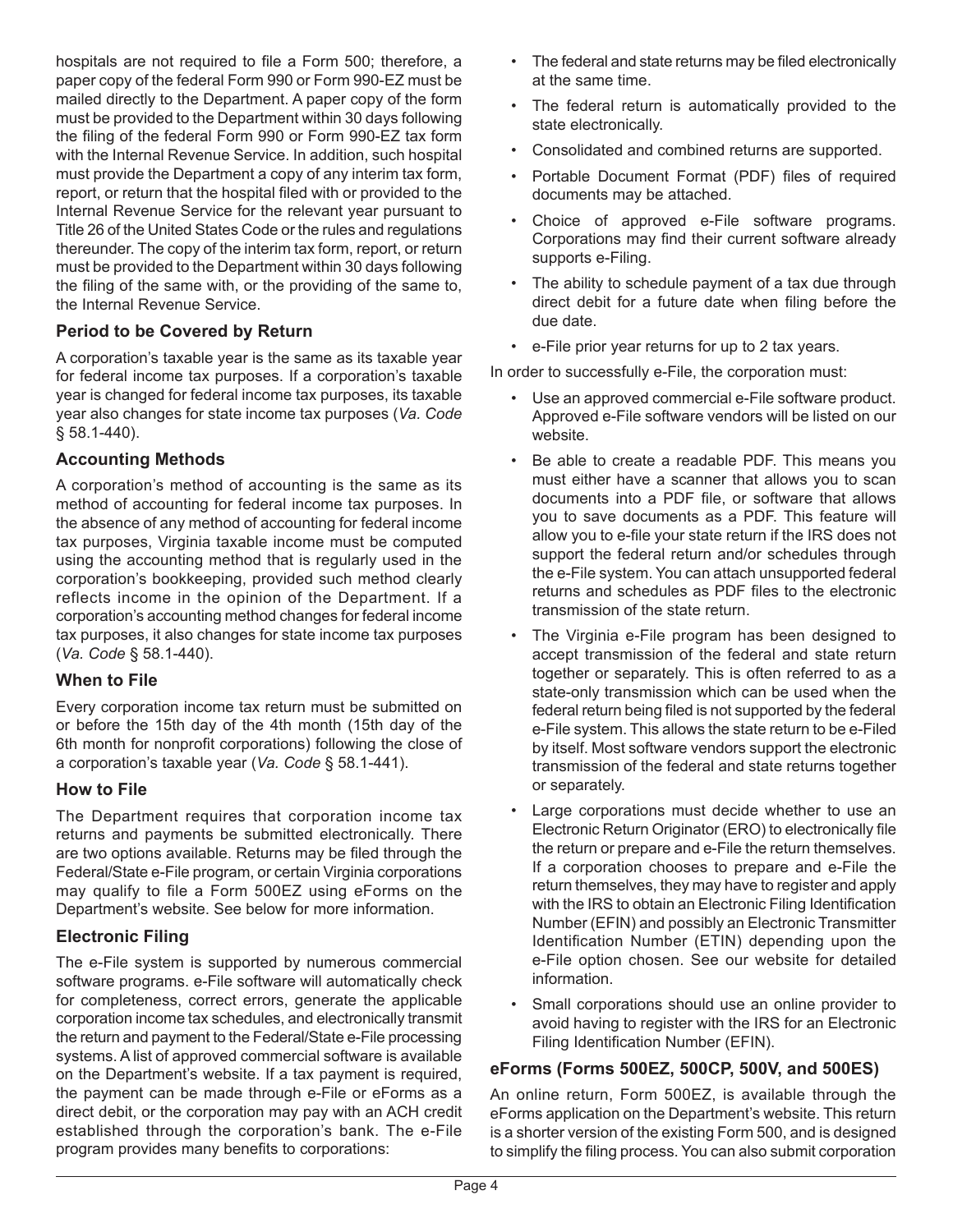income tax payments electronically through eForms. This includes return payments (Form 500V), estimated payments (Form 500ES) and extension payments (Form 500CP). Using eForms is a fast and free way to file and pay state taxes.

#### **To be eligible to file Form 500EZ, you must meet all of the criteria below:**

- 100% of the corporation's business is in Virginia (except in-state corporations that file Schedules 500A and 500AP).
- The total additions to federal taxable income are \$1,000 or less.
- The total subtractions from federal taxable income are \$1,000 or less.
- The corporation may not claim the Savings and Loan Association Bad Debt Deduction.
- The corporation is not included in a consolidated or combined filing of another entity.
- The corporation claims no tax credits other than tentative tax payments or estimated tax payments.
- The taxpayer is not a Telecommunications Corporation required to file Form 500T, an Electric Cooperative required to file Schedule 500EL, or a Home Service Contract Provider required to file a Form 500HS.
- The corporation will not claim a net operating loss deduction for the year being filed.
- The corporation is not a pass-through entity.
- The federal taxable income of the corporation may not exceed \$40,000 for the taxable year of this form.
- The corporation may not have any fixed date conformity adjustments or modifications.
- The corporate return is not being amended as a result of a partnership-level federal adjustment.

If the corporation meets the above conditions, complete and file Form 500EZ on the Department's website under eForms at **www.tax.virginia.gov**.

Note: if the corporation is a Homeowner Association (HOA) with either a refund due or no tax liability owed (\$0) for the year being filed, it is eligible to use the 500EZ.

## **Waiver Request**

If you are unable to file and pay electronically, you may request a waiver. All requests for waivers must be submitted to the Department in writing using the Corporation Income Tax Electronic Filing Waiver Request form on the Department's website at **www.tax.virginia.gov**.

## **Extension of Time to File**

You are allowed an automatic 7-month extension of time (6 months for nonprofit corporations and entities other than C corporations) to file your corporation income tax return. This provision does not extend the due date for payment of taxes; and you must pay at least 90% of your tax due by the original due date for filing the return.

If Form 500 is filed within the automatic extension period, but less than 90% of the tax liability was paid by the original due date, an extension penalty will apply. The extension penalty is imposed at the rate of 2% per month or fraction

thereof from the original due date through the date of full payment or the extended return due date, whichever occurs first, to a maximum of 14% (12% for nonprofit corporations and entities other than C corporations). If an additional tax payment is needed to ensure that the tax liability has been paid, the extension payment must be made electronically. The Department provides two secure online options for submitting extension payments, eForms (using Form 500CP) and Business Online Services. Corporations can also pay using an ACH credit transaction. Electric cooperatives are required to make sufficient payments based on their estimated modified net income tax liability. **If the return is filed after the extended due date, a 30% late filing penalty will apply on the balance of tax due with the return. The minimum penalty for failure to file timely is \$100.**

If any amount of the tax is underestimated, interest accrues at the underpayment rate set in IRC § 6621, plus 2%.

## **Penalties and Interest**

If the return is filed within the 7-month extension (6 months for nonprofit corporations and entities other than C corporations), but the corporation failed to pay 90% of the tax due by the original due date, then the corporation is subject to an extension penalty of 2% per month or fraction of a month thereof from the original due date to the filing of the corporation income tax return to the date of payment. The penalty is applied to the balance of tax due with the return from the original due date through the date of filing. The maximum extension penalty is 14% (12% for nonprofit corporations and entities other than C corporations) of the tax due. If the return is filed after the extended due date, the extension provisions do not apply and the corporation is subject to the late filing penalty (*Va. Code* § 58.1-455). In no case will the penalty for failure to file timely be less than \$100, and this minimum \$100 penalty applies whether or not tax is due for the period covered by the return. If Form 500 is filed within the extension period and the total amount due is not included with the return, the late payment penalty will be assessed at the rate of 6% per month from the date of filing through the date of payment, up to a maximum of 30% of the tax due. Civil and criminal penalties may be imposed for filing a fraudulent return. The criminal penalty for filing a fraudulent return is a Class 6 felony (*Va. Code* § 58.1-451 and *Va. Code* § 58.1-452). Interest on the unpaid balance of any tax and penalty is charged at the underpayment rate established by IRC § 6621, plus 2%, from the due date until paid.

## **Penalty for Returned Check or EFT Nonpayment.**

If your bank does not honor your payment to the Department, the Department may impose a penalty of \$35, as authorized by *Va. Code* § 2.2-614.1. This penalty will be assessed in addition to other penalties due.

#### **Return Forms and Schedules**

Listed below are the available forms and schedules to submit through the Federal/State e-File Program.

**• Form 500 – Corporation Income Tax Return.** Used to compute a corporation's income tax liability and to determine the amount of tax due or the amount of the refund.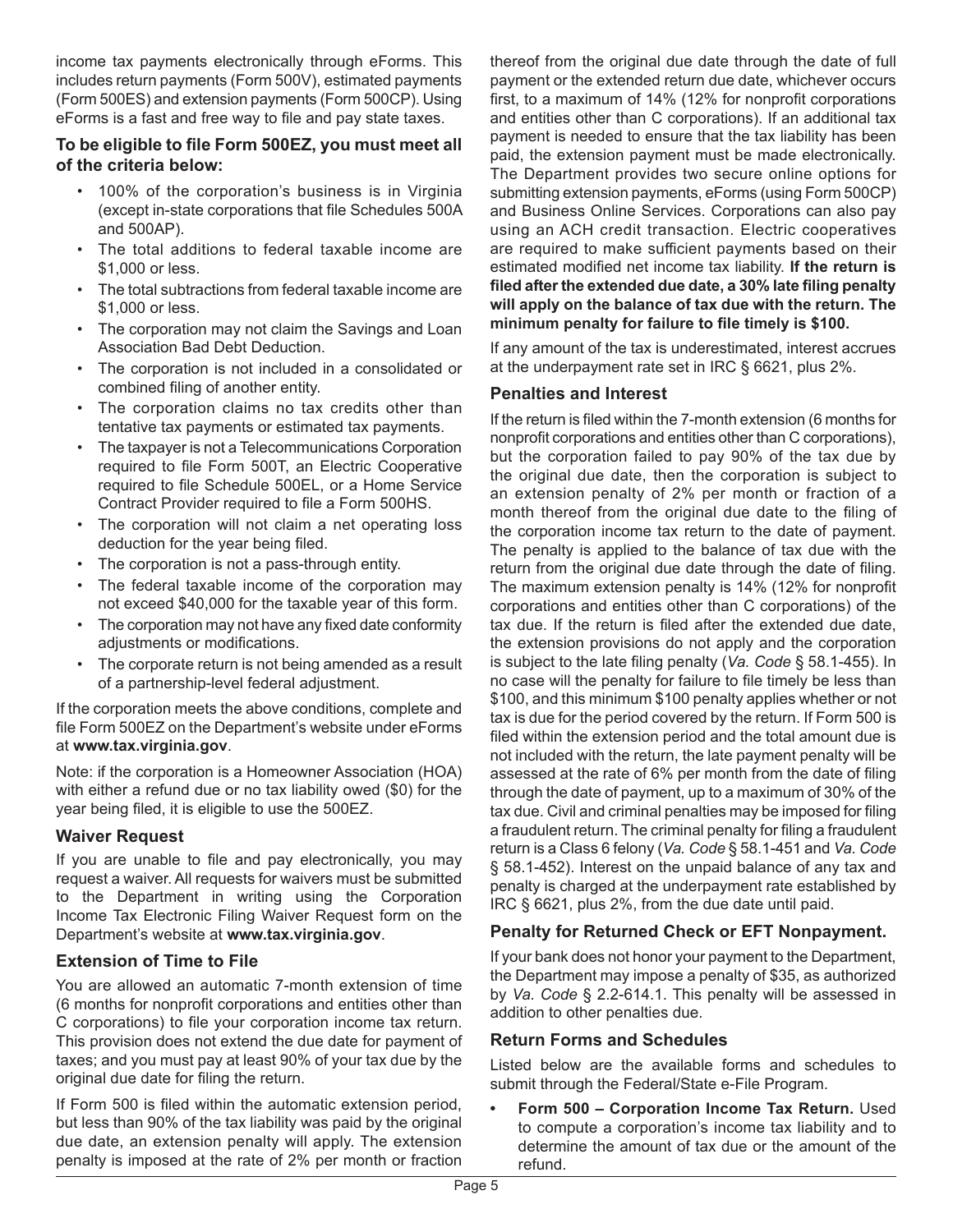- **• Schedule 500ADJ Schedule of Adjustments.** Used to report additions to or to claim subtractions from federal taxable income and to claim withholding reported to a corporation by a pass-through entity on Virginia Schedule VK-1. Also, used to compute the corrected tax liability for an amended Form 500.
- **• Schedule 500CR Credit Computation Schedule for Corporations.** Used to claim both nonrefundable and refundable credits.
- **• Schedule 500FED Schedule of Federal Line Items.**  Used to report specific line items from the corporation's federal income tax return.
- **• Schedule 500A – Corporation Allocation and Apportionment of Income.** Used to allocate and apportion income by corporations that transact or conduct part of their business within Virginia and part of their business outside Virginia or VEDP-certified companies that elect to use a modified apportionment method.
- **• Schedule 500AB Schedule of Related Entity Add Backs and Exceptions.** Used to: (i) add back certain deductions that may be taken by a corporation on its federal return for interest, royalties, and other expenses related to intangible property such as trademarks and patents; (ii) report payments; and (iii) identify exceptions.
- **• Schedule 500AC Schedule of Affiliated Corporations.** Corporations filing as Combined or Consolidated are required to submit a Schedule 500AC for each member, including the parent company, that is doing business in Virginia, or that has Virginia source income, and is part of the group included in this tax return. The number of Schedules 500AC enclosed with the return must equal the number of affiliates reported on Form 500, Page 1.
- **• Form 500C Underpayment of Estimated Tax.** Used to determine if an addition to tax charge is owed for failure by the corporation to pay sufficient estimated tax during the taxable year.
- **• Form 500T Telecommunication Companies Minimum Tax.** Every telecommunications company as defined by statute and certified by the State Corporation Commission must complete and submit Form 500T.
- **• Schedule 500EL – Electric Suppliers Corporation Minimum Tax and Credit Schedule.** Every electric supplier as defined by statute and certified by the State Corporation Commission must complete and submit Schedule 500EL.
- **• Form 500HS Home Service Contract Provider Minimum Tax Computation.** Every home service contract provider as defined by statute and certified by the State Corporation Commission must complete and submit Form 500HS.
- **• Schedule 500AP Modified Apportionment Schedule for VEDP-Certified Companies.** Certified companies that are eligible to apportion Virginia taxable income using modified apportionment factors must use the Schedule 500AP to determine the modified Virginia apportionment factor prior to completing the apportionment schedule appropriate for the return type.

**• Form 502FED-1 – Virginia Partnership-Level Federal Adjustments Report.** Used to report partners distributive share of partnership-level federal adjustments. A corporate partner that receives Form 502FED-1 from its partnership and needs to file an amended Virginia return must enclose a copy of Form 502FED-1.

**You must also enclose a copy of the federal return**. The corporation must submit a copy of the income tax return that it filed with the IRS to the Department.

Not all federal income tax returns are available to electronically file. If the federal income tax return is not available to file electronically, then the federal return can be attached as a PDF file to the Virginia electronic return.

## **Consolidated or Combined Returns**

Affiliated corporations that are subject to Virginia income taxes have the option to file a consolidated or combined return instead of filing separate returns. Two or more corporations are affiliated when one corporation owns 80% or more of the outstanding voting stock of another corporation(s), or 80% or more of the outstanding voting stock of 2 or more corporations is owned by the same interest.

A consolidated return is a single return for an affiliated group of corporations prepared in accordance with the principles of IRC § 1502 and the regulations thereunder;

A combined return is a single return for an affiliated group of corporations in which income or loss is separately determined in accordance with the following:

- a. Virginia taxable income or loss is computed separately for each corporation;
- b. Allocable income is allocated to the state of commercial domicile separately for each corporation;
- c. Apportionable income or loss is computed using separate apportionment factors for each corporation; and
- d. Income or loss computed in accordance with items a through c above is combined and reported on a single return for the affiliated group.

If a corporation elects to file on a separate, consolidated, or combined basis, all returns thereafter must be filed on the same basis, unless the Department grants permission to change the election (*Va. Code* § 58.1-442). A binding election is made in the first year in which a group of affiliated corporations is eligible to file a consolidated or combined return in Virginia. *Prior elections continue in effect and can be changed only if permission is granted by the Department.*

Returns filed on a consolidated or combined basis must enclose with the group return a completed Schedule of Affiliated Corporations, Schedule 500AC, for each member included in the combined or consolidated Virginia return, including all affiliates and the parent company. All supplementary and supporting schedules filed with a consolidated or combined return should be prepared in columnar form, one column being provided for each corporation included in the consolidated or combined return. Supporting schedules for consolidated returns should also include a column for totals of like items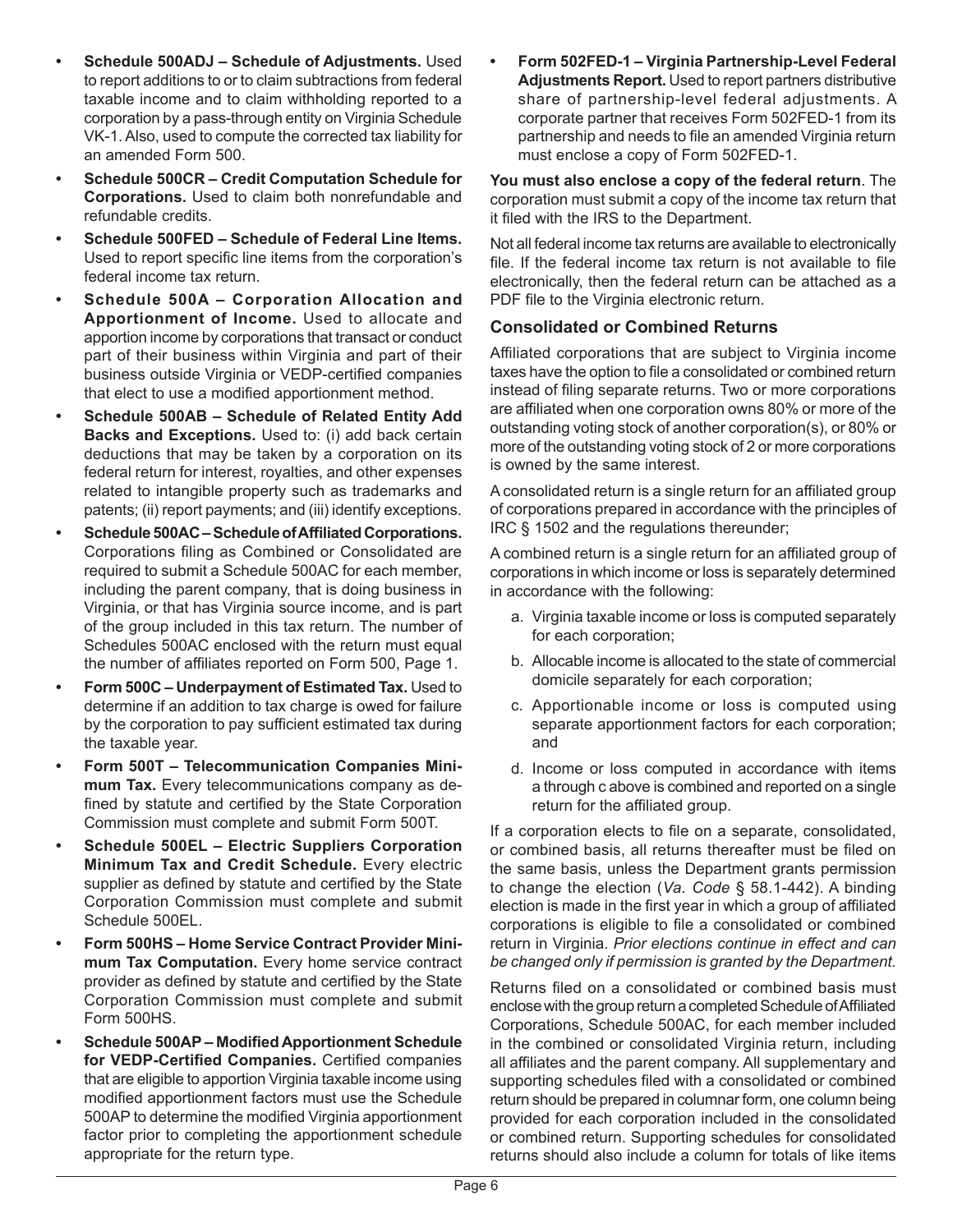before adjustments are made, a column for intercompany eliminations and adjustments, and a column for totals of like items after giving effect to the eliminations and adjustments. The items included in the columns for eliminations should be symbolized to readily identify contra items affected, and suitable explanations should be added if necessary.

*Prohibition of worldwide consolidation or combination.* The Department shall not require, and no corporation may elect, that a consolidation or combination of an affiliated group include any controlled foreign corporation, the income of which is derived from sources outside of the United States (*Va. Code* § 58.1- 443).

*Change in Filing Status.* Any request to switch from one filing method to another must be submitted **before the due date** for the first return to use the requested filing method. The requests should be mailed to: **Virginia Department of Taxation, P.O. Box 27203, Richmond, VA 23218-7203.**

A \$100 administrative fee, the Form Filing Status-Fee, and a copy of the federal Form 851 must accompany all requests.

The Department will generally grant requests to change a filing status from separate to combined or from combined to separate. Requests to change a filing status from separate or combined to consolidated, or from consolidated to separate or combined will generally be denied. However a group of affiliated corporations that has filed Virginia income tax returns on the same basis for at least the preceding 20 years will be granted permission to change its filing status from consolidated to separate or from separate to combined or consolidated if:

- (1) the tax computed under the affiliated group's requested return basis would be equal to or greater than the tax for the preceding taxable year; and
- (2) the affiliated group agrees to compute its tax liability under both the new filing status and the former filing status and pay the greater of the two amounts for the first 2 taxable years in which the new filing status is effective.

## **In-State Corporations**

Except as provided in *Va. Code* § 58.1-405.1, if the entire business of the corporation is transacted or conducted within Virginia, the tax is computed upon the entire Virginia taxable income of the corporation for each taxable year. The entire business of the corporation will be considered to have been transacted or conducted within this state if the corporation is not subject to a net income tax, a franchise tax measured by net income or a franchise tax for the privilege of doing business in another state (*Va. Code* § 58.1-405).

#### **Multistate Corporations**

A corporation having income from business activity that is taxable both within and without Virginia must allocate and apportion its net income as provided in *Va. Code* §§ 58.1-406 through 58.1-422.3. Such a corporation must complete and enclose Schedule 500A with the return. A corporation is not taxable in another state if that state is prohibited from imposing an income tax on the corporation because its

business activity in the state does not exceed the minimum standards set forth in Public Law 86-272.(15 U.S.C.A. §§ 381 - 384).

## **Standard Apportionment Method for Corporations**

A double-weighted sales factor is used for corporate apportionment. Under this formula, the sales factor is weighted 50% and payroll and property are both weighted 25% in determining the overall corporate income apportionment factor.

#### **Alternative Methods of Apportionment**

Motor carriers, financial corporations, construction corporations, railway companies, retail companies, debt buyers, manufacturers who elect the modified apportionment method, and certain enterprise data center operations are required to use a single sales factor method of apportionment as provided in *Va. Code* §§ 58.1-417 through 58.1-420 and 58.1-422 through 58.1-422.3. See the instructions for Schedule 500A for details on how to compute apportionment factors.

#### **Certified Company Apportionment for Business Conducted in Certain Disadvantaged Localities**

Certain companies may decrease the amount of their income taxed by Virginia when they meet specific eligibility requirements and are certified by the Virginia Economic Development Partnership Authority ("VEDP"). This includes a requirement that a specified number of jobs be created and, if applicable, investments be made in particular disadvantaged localities.

Once the company is certified by VEDP as meeting the applicable eligibility requirements, it is entitled to decrease the amount of income taxed by Virginia. For multistate certified companies, the decrease in income is accomplished by allowing such companies to make modifications to their apportionment factors ("Certified Company Apportionment"). For in-state certified companies, this is accomplished by allowing such companies the ability to use apportionment and to use Certified Company Apportionment to make modifications to their apportionment factors. See Schedule 500AP Instructions for detailed information.

## **Report of Change in Federal Taxable Income**

If the amount of a corporation's federal taxable income as reported on its federal income tax return for any taxable year is changed or corrected by the IRS (or other competent authority), or is changed as the result of a renegotiation of a contract or subcontract with the United States, the taxpayer must report this change to the Department within one year of the final determination date.

The **final determination date** is defined as one of the following:

• If the federal adjustment is the result of an audit or other action by the IRS, the final determination date is defined as the first day on which no federal adjustments arising from that audit or other action remain to be finally determined. For agreements required to be signed by the IRS and the taxpayer, the final determination date is defined as the date on which the last party signed the agreement.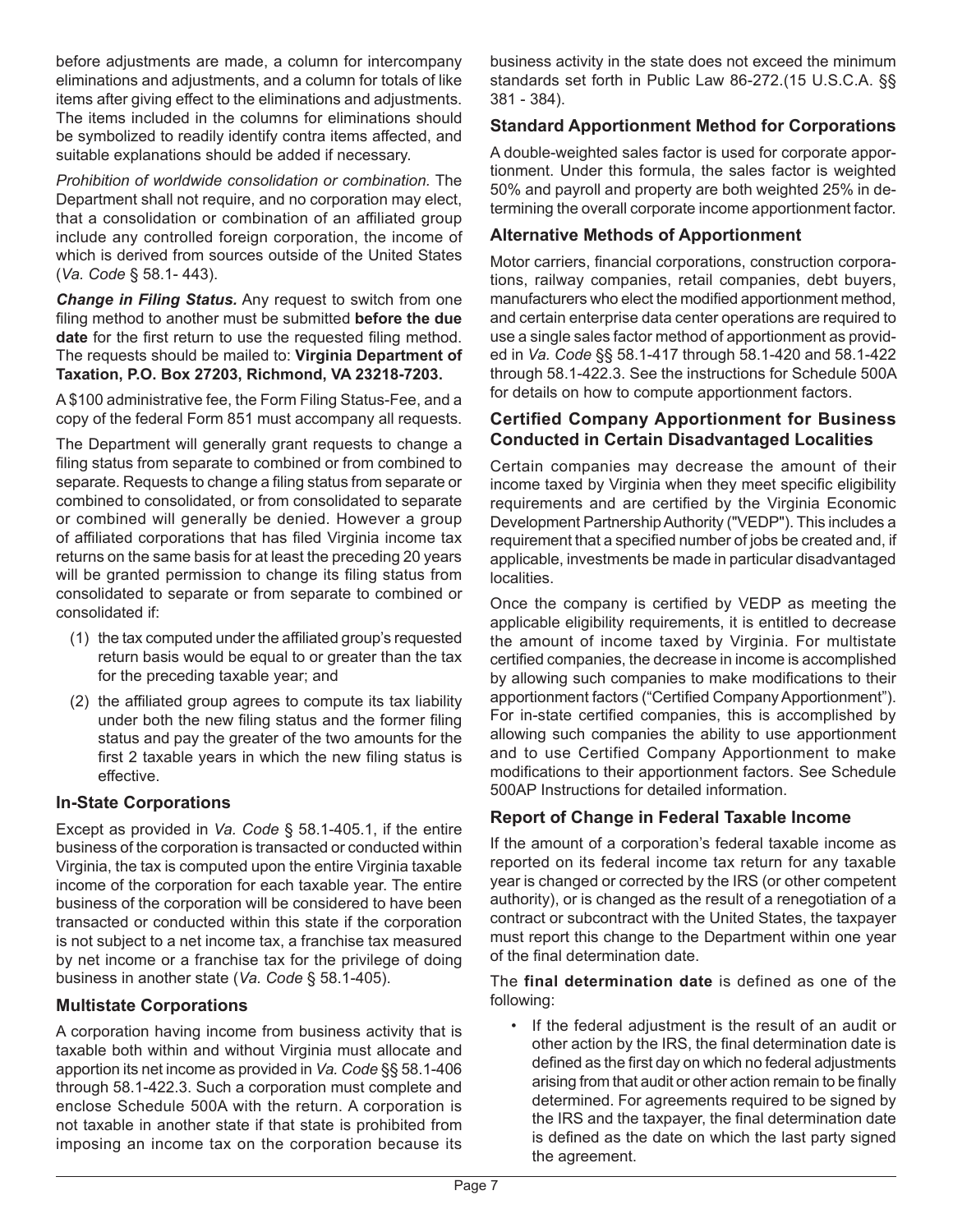- If the federal adjustment is the result of an audit or other action by the IRS, and the taxpayer filed as a member of a Virginia combined or consolidated return, the final determination date is defined as the first day on which no related federal adjustments arising from that audit remain to be finally determined for the entire group.
- If the federal adjustment results from filing an amended federal return, a federal refund claim, or an administrative adjustment request or if it is a federal adjustment reported on an amended federal return or other similar report, the final determination date is defined as the day on which the amended return, refund claim, administrative adjustment request, or other similar report was filed.

If the corporation is an owner of a partnership and receives Form 502FED-1, Virginia Partnership-Level Federal Adjustments Report, from the partnership and needs to file an amended Virginia return in order to report its distributive share of the partnership-level adjustment, the corporation must enclose a copy of Form 502FED-1 with the amended return.

Any taxpayer filing an amended federal return must also file an amended state return and must pay any additional tax and interest due, if applicable.

## **Refund of Virginia Tax**

A corporation may file an amended return to claim a refund within the later of:

- (1) 3 years from the due date of the return or extended due date (whichever is later);
- (2) 1 year from the final determination date of any change or correction in the liability of the taxpayer for any federal tax upon which the state tax is based, provided that the refund does not exceed the amount of the decrease in Virginia tax attributable to such federal change or correction;
- (3) 2 years from the filing of an amended Virginia return resulting in the payment of additional tax, provided that the amended return raises issues relating only to the prior amended return and the refund does not exceed the amount of the tax payment made with the prior amended return; or
- (4) 2 years from the payment of an assessment, provided that the amended return raises issues relating only to the prior assessment and the refund does not exceed the amount of tax paid on the prior assessment.

Enclose a copy of federal Forms 1120X or 1139, the Revenue Agent's Report, Statement of Adjustment to Your Account, or other forms or statements (including the Form 502FED-1, if applicable) showing the nature of any federal change and the final determination date. For an Electric Cooperative subject to the modified net income tax, an amended return may be filed on Form 500EC.

The Federal/State e-File program only supports amended returns for the current taxable year and the 2 preceding taxable years. Amended returns for prior taxable years must be filed by paper. Amended Forms 500EC will also need to be filed by paper. For the above-mentioned types of amended returns, write to: **Virginia Department of Taxation, P.O. Box 1500, Richmond, Virginia 23218-1500.**

## **Net Operating Loss Deductions**

There is no Virginia net operating loss available for carryback or carryover. However, since the starting point for the Virginia corporation income tax is federal taxable income (Form 500, Line 1), net operating loss deductions are generally taken into account on the Virginia return to the extent that such losses are included in federal taxable income. Virginia's date of conformity with the Internal Revenue Code (IRC) was advanced from December 31, 2020, to December 31, 2021. However, Virginia specifically deconforms from the provisions in the Coronavirus Aid, Relief, and Economic Security Act ("CARES Act") that generally enhance the net operating loss (NOL) deduction for NOLs that arise in taxable years beginning after December 31, 2017, but before January 1, 2021. These enhancements include temporarily allowing such NOLs to be carried back for up to five years and removing the taxable income limitation that generally applies to NOLs. Therefore, Virginia continues to conform to the changes made to the NOL deduction by the federal Tax Cuts and Jobs Act, including the general repeal of NOL carrybacks. For taxable years ending after December 31, 2017, only NOLs from certain farming losses and the losses incurred by certain insurance companies may be carried back as set forth in IRC § 172(b). No other types of NOLs may be carried back for such taxable years.

Since federal income must be modified for Virginia additions and subtractions, the additions and subtractions of the loss year follow the federal loss to the year the loss is used. Thus, if the federal net operating loss is fully used in a carryback or carryover year, the net amount of additions and subtractions will be applied in the same ratio to the applicable year. The federal net operating loss deduction may be used only to reduce federal taxable income, and a federal net operating loss deduction cannot create or increase a federal net operating loss.

Also, due to the reduced tax liability in carryback and carryforward years, any credits previously claimed in those years may need to be adjusted as well as the credit carryover amounts. An amended Form 500 should be filed indicating the change in the amount of credits claimed and the corrected carryover amounts. Enclose a revised Schedule 500CR with the amended returns filed to report the changes to the credit(s) claimed or carryover amount resulting from the net operating loss carryback.

In most cases, Virginia conforms to the federal rules regarding carrybacks that are in effect for a particular taxable year. However, under IRC § 172(b)(1)(H),taxpayers may carryback net operating loss deductions generated in Taxable Years 2008 and 2009 for 5 years for federal purposes. Virginia does not conform to that provision of the IRC and such losses may only be carried back for 2 years for Virginia purposes. Consequently, to the extent that federal and Virginia net operating loss carrybacks and carryforwards differ, separate accounting will be required.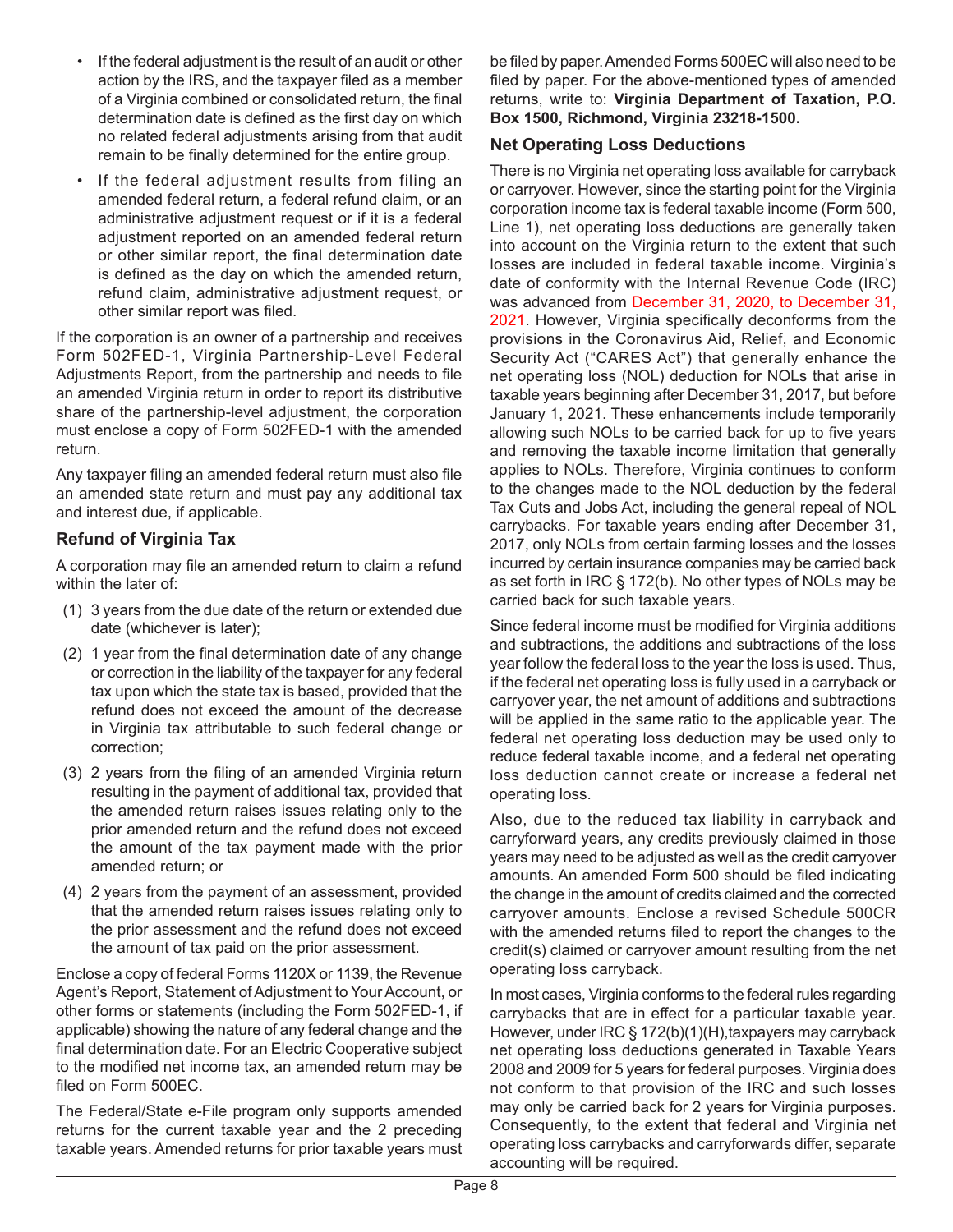**IMPORTANT:** Form 500NOLD, Corporation Application for Refund Carryback of Net Operating Loss, must be used to carry back a net operating loss**. Do not use Form 500.** Using the incorrect form will delay the processing of your return and may result in having your tax return sent back to you. File Form 500NOLD by paper – the form is not supported by the Federal/State e-File Program.

For a copy of the Virginia regulations, visit **www.tax. virginia.gov**. For more information, call **(804) 367-8037** or write to **Virginia Department of Taxation, P.O. Box 1115, Richmond, VA 23218-1115.** 

#### **Estimated Income Tax**

Corporation estimated income taxes must be filed and paid electronically using the Form 500ES. Visit **www.tax.virginia. gov** for details on electronic payment options which include e-Forms, Business Online Services, and ACH credit EFT.

In case of any underpayment of estimated tax by a corporation, *Va. Code* § 58.1-504 requires that an addition to tax be made at the established interest rate for underpayments unless one of the exceptions in that section applies. Use **Form 500C** to compute this addition to the tax and/or to indicate that an exception applies.

## **Calendar Year Filers**

Every corporation subject to Virginia income tax that uses a calendar year accounting period is required to make a declaration of estimated tax for the calendar year if its Virginia income tax for that period can reasonably be expected to exceed \$1,000. Payment of the estimated tax must be made to the Department as follows:

- **• 1st payment** = 25% –by– **April 15**.
- **• 2nd payment** = 25% –by– **June 15**.
- **• 3rd payment** = 25% –by– **September 15**.
- $\cdot$  4th payment = 25%  $-bv$  December 15.

#### **Fiscal Year Filers**

If a corporation's accounting period is a fiscal year, the corporation is required to make a declaration of estimated income tax and pay 25% of the amount due to the Department in 4 payments:

- **• 1st payment: 15th day** of the **4th month** following the beginning of its fiscal year.
- **• 2nd payment: 15th day** of the **6th month**.
- **• 3rd payment: 15th day** of the **9th month**.
- **• 4th payment: 15th day** of the **12th month** following the beginning of its fiscal year.

See *Va. Code* § 58.1-500 - *Va. Code* § 58.1-504.

## **Virginia Taxable Income**

Virginia taxable income for a taxable year means the federal taxable income for such year of a corporation (or the "investment company taxable income" of regulated investment companies, or the "real estate investment trust taxable income" of real estate investment trusts, to which shall be added in each case any amount of capital gains taxable to

the corporation under federal law) or the unrelated business taxable income of organizations exempt from income tax under IRC § 501(c), adjusted as provided under *Va. Code* § 58.1-402; except a corporation subject to the provisions of *Va. Code* § 58.1-403.

## **Form 500 Instructions**

#### **Page 1 Instructions**

#### **Fiscal Year Filers or Short Year Filers**

Complete this line **only** if your taxable year is not from January 1 to December 31. You must use the same taxable period on your Virginia return as on your federal return.

#### **Check if:**

- **• Initial Filer –** This is your first time filing in Virginia.
- **• Name Change –** Your name has changed since your last filing.
- **• Mailing Address Change –** Your mailing address has changed since your last filing.
- **• Physical Address Change –** Your physical address has changed since your last filing.

Be sure that your federal employer identification number, name, mailing address, and physical address are correctly reported. Enter the date and state or country of incorporation.

#### **Entity Type**

Enter the entity type code from the list below:

| Code      | <b>Entity Type</b>               |
|-----------|----------------------------------|
| СC        | C Corporation                    |
| <b>SC</b> | S Corporation                    |
| LL        | <b>Limited Liability Company</b> |
| ΝP        | <b>Nonprofit Corporation</b>     |
| BA        | Bank                             |
| <b>SL</b> | Savings and Loan                 |
| CO        | Cooperative                      |
| PS        | <b>Public Service</b>            |
|           | <b>Other Business</b>            |

#### **NAICS Code**

Enter the 6-digit North American Industry Classification System (NAICS) code. You can access a list of these codes on the Department's website, **www.tax.virginia.gov**.

**Check the Applicable Boxes** to indicate any of the following:

- Consolidated Schedule 500AC Enclosed
- Combined Schedule 500AC Enclosed
- Change in Filing Status (Do not check this box unless you have prior approval from the Department to change your filing status. See Page 7 of these instructions for more information.)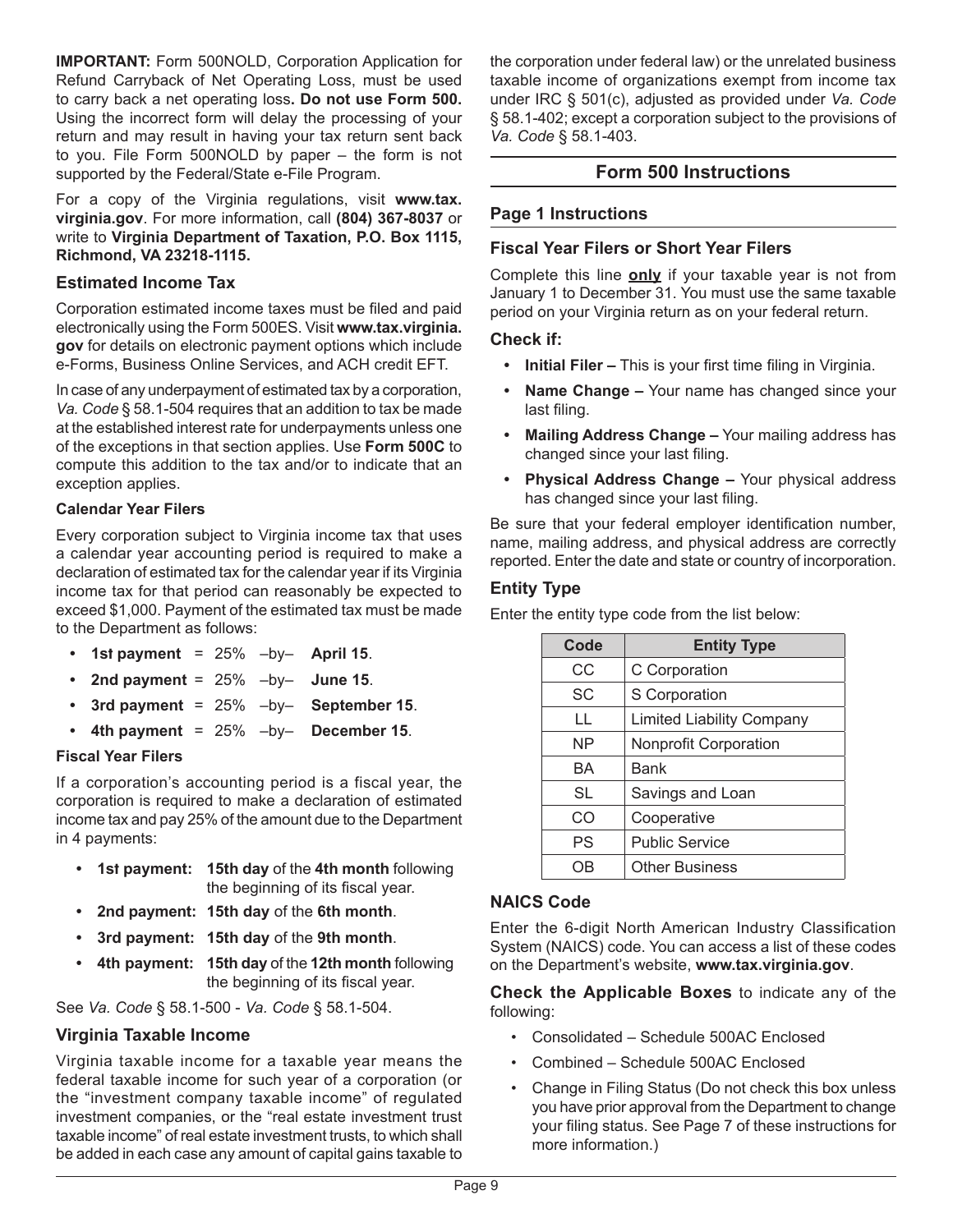- Schedule 500A Enclosed
- Schedule 500AB Enclosed
- Nonprofit Corporation
- Certified Company Apportionment Schedule 500AP Enclosed
- Amended Return. Check the box and enter the amended return reason code in the space provided. See table below.

If the box for either the consolidated or combined return is checked, enter the number of affiliates included in the return on the line provided. Enclose a Schedule 500AC for each member included in the combined/consolidated return, including the parent company.

## **Amended Return**

If amending a return, mark the amended return check box and enter the reason code in the space provided. Use the reason code that best describes why the return is being amended and enclose the appropriate documentation.

| Code | <b>Amended Return Reason</b>                                                    |
|------|---------------------------------------------------------------------------------|
| 01   | Net operating loss                                                              |
| 02   | Partnership-level federal adjustment -<br>Enclose Form 502FED-1                 |
| 03   | Federal return amended or adjusted -<br>Enclose copy of IRS final determination |
| 04   | Virginia return changes to subtractions,<br>deductions, additions, and credits. |
| 05   | Capital loss carryback                                                          |
| 10   | Allocation and apportionment changes -<br>Enclose Form 500A                     |
| 11   | Schedule 500AB Changes                                                          |
| 30   | Other - Enclose Explanation                                                     |

Complete Form 500, Schedule 500ADJ, Schedule 500CR, and all other applicable forms and schedules. If the corporation is an owner of a partnership and it amends its corporate return in order to report a partnership-level federal adjustment, the corporation must enclose with the amended return a copy of the Form 502FED-1 that it received from the partnership. Complete the amended Form 500 using the corrected figures, as if it were the original return. Do not make any adjustments to the amended return to show that you received a refund or paid a balance due as a result of the original return. This computation is made on Schedule 500ADJ, Section C. Include any original schedules filed (as adjusted) as well as any new or added schedules. You must also enclose an explanation of changes to income and modifications with your return. Provide the line reference from the Form 500 for which a change is reported, and give the reason for each change. Show any computation in detail and include any applicable schedules. Also, include federal Form 1120X if an amended federal return was filed.

The Federal/State e-File program only supports amended returns for the current taxable year and the 2 preceding taxable years. Amended returns for prior taxable years must be filed by paper. Amended Forms 500EC will also need to be filed by paper. **Do not file Form 500 to carry back a net operating loss. Use Form 500NOLD, Corporation Application for Refund Carryback of Net Operating Loss.** Be sure to file using the correct form. Using the incorrect form will delay the processing of your return and may result in having your tax return sent back to you. File Form 500NOLD by paper – the form is not supported by the Federal/State e-File Program.

#### **Final Return**

If this is the final return, check the applicable boxes and provide the requested information.

#### **Corporate Telecommunications Company**

Complete **Form 500T** and enter the amount from **Form 500T**, Line 7 on Page 1 of Form 500 in the Telecommunications Company section and Line 11 on Page 2 of Form 500**.**

#### **Noncorporate Telecommunications Companies**

Complete Form 500T, check the Noncorporate Telecommunications Company box, and enter the amount from Form 500T, Line 10 on Form 500 on Page 1 in the Noncorporate Telecommunications section and Line 11 on Page 2 of Form 500.

#### **Electric Supplier Company**

Complete Schedule 500EL and enter the amount from Schedule 500EL, Line 7 or 14.

#### **Home Service Contract Provider**

Complete Form 500HS and enter the amount from Form 500HS, Line 10. Noncorporate home service contract providers must also check the box in this section.

#### **Questions and Related Information**

Complete questions A–F.

#### **Line Instructions**

#### **Line 1 – Federal Taxable Income**

Enter taxable income after net operating loss deductions and special deductions for dividends as it appears on the federal income tax return filed with the Internal Revenue Service. Line 1 may not be less than zero except to report a net operating loss in the current year. Any corporation that is included in a consolidated return for federal income tax purposes, but files separate or combined Virginia returns or files a consolidated Virginia return with fewer than all of the members included in the federal return, must include with the Virginia return, schedules and statements necessary to reconcile actual consolidated federal taxable income to the federal taxable income reported on the Virginia return.

#### **Line 2 – Total Additions from Schedule 500ADJ**

Enter the total additions reported on Schedule 500ADJ, Section A, Line 7.

#### **Line 3 – Total.**

Add Line 1 and Line 2.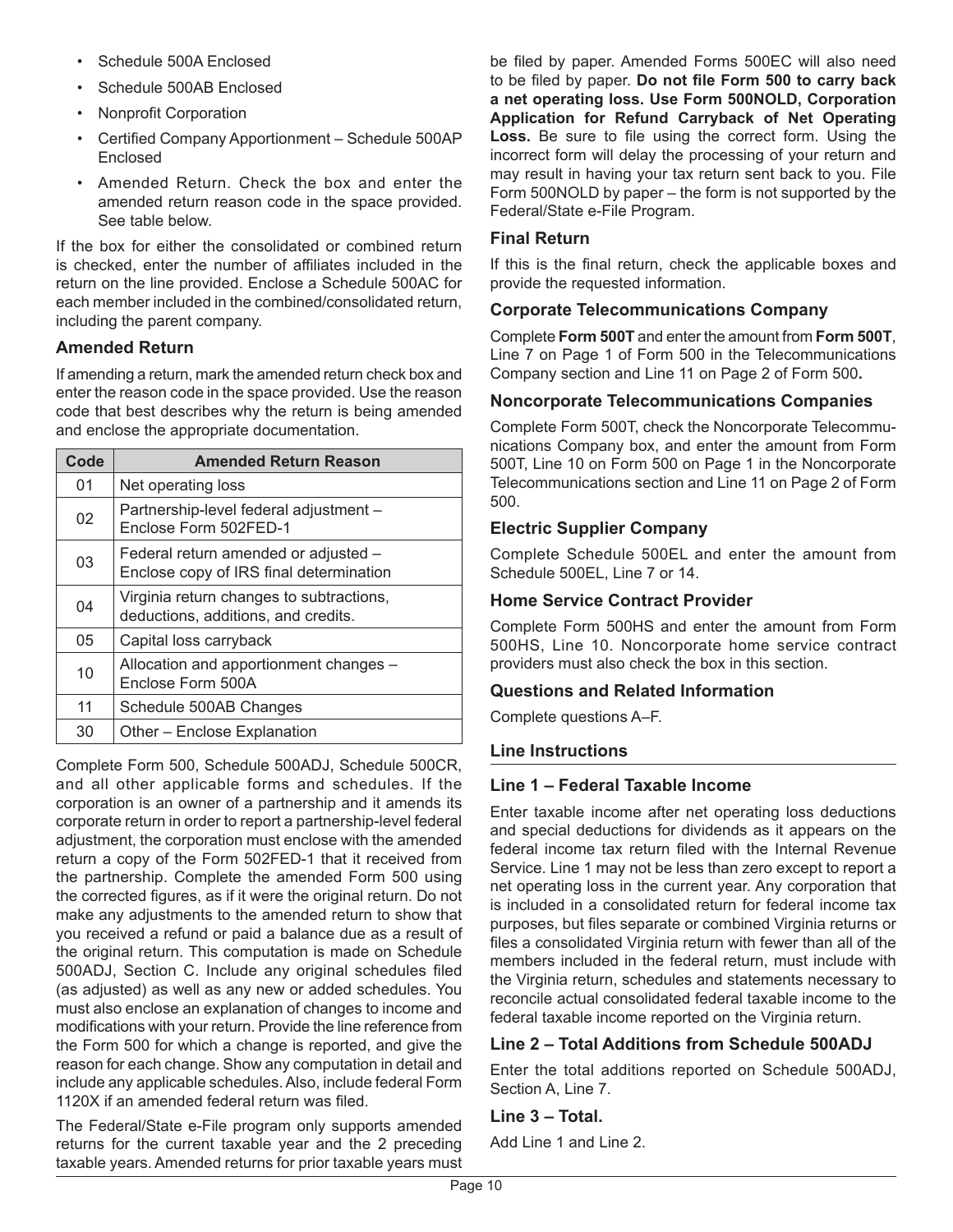## **Line 4 – Total Subtractions from Schedule 500ADJ**

Enter the total subtractions reported on Schedule 500ADJ, Section B, Line 10.

## **Line 5 – Balance.**

Subtract Line 4 from Line 3.

## **Line 6 – Savings and Loan Bad Debt Deduction**

If a Savings and Loan Association used the percentage of income method to compute its federal deduction for bad debts, then it must add the federal bad debt deduction and recompute the bad debt deduction for Virginia purposes by multiplying the amount on Line 5 by 40%. If the Savings and Loan Association used the percentage of loans method or the experience method, enter the amount claimed for addition Code 13 on Schedule 500ADJ (*Va. Code* § 58.1-403).

## **Line 7 – Virginia Taxable Income**

Subtract Line 6 from Line 5. This is your Virginia taxable income if the entire business of the corporation is transacted or conducted within Virginia. Corporations other than multistate corporations, skip to Line 9.

## **Line 8 – Apportionable Income (Schedule 500A Filers)**

Multistate corporations with no Virginia income must enter zeroes in 8(a) and 8(b). Otherwise, follow the instructions for Lines 8(a) through 8(d) below.

## **Line 8(a) – Income Subject to Virginia Tax**

A corporation with income from business activity that is taxable both within and without Virginia should enter its multistate income that is subject to Virginia tax from Schedule 500A, Section B, Line 3(j).

## **Line 8(b) – Apportionment Factor**

Enter the apportionment factor from the appropriate line from Schedule 500A, Section B, Line 1 or 2(f).

## **Line 8(c) and 8(d) – Nonapportionable Investment**

Nonapportionable Investment Function Net Income and Loss (applicable only to multistate corporations):

Virginia law does not provide for an addition or subtraction of this income, nor does the law provide for the allocation of any income other than dividends. Lines 8(c) and 8(d) on the Form 500 recognize that some taxpayers may be entitled to an alternative method of allocation and apportionment if they can demonstrate that the application of Virginia's apportionment law to their particular facts for the taxable year would be contrary to the principles set forth in *Allied Signal, Inc. v. Director, Div. of Taxation*, 504 U.S. 768 (1992).

In *Allied Signal, Inc*., the Court reaffirmed the continued validity of apportionment of any income received directly by the taxpayer, including investment income such as capital gains, unless the capital transaction serves an investment function that is completely unrelated to any operational activities carried on in the state. The Court also reinforced the principle that investment income may be included in apportionable income if there is a unitary relationship between

the taxpayer and the entity in which the taxpayer has invested. However, the Court made it clear that the absence of a unitary relationship does not necessarily preclude apportionment.

These adjustments are only available to those multistate corporations that file a Virginia Schedule 500A to apportion and allocate their income, and provide clear and cogent evidence that the asset producing the income serves an investment function that is unrelated to operational functions. The denominator of the relevant apportionment factors must also be adjusted to exclude items related to the investment assets.

Any taxpayer who qualifies for an alternative method of allocation and apportionment for this type of income is required to add back any loss included in federal taxable income that is attributable to the acquisition, ownership, management, stewardship, sale, or exchange of investment assets that are unrelated to the taxpayer's operational function on Line 8(d). If the taxpayer has previously claimed a subtraction for nonapportionable investment function income with respect to any investment assets, the addition is required for any subsequent losses generated by such assets.

**Burden of Proof:** As a prerequisite to the ability to claim an adjustment on Lines 8(c) and 8(d) (which effectively allocates income other than dividends) the taxpayer must be able to demonstrate that the application of Virginia law to their particular facts will be unconstitutional. The burden is on the taxpayer to provide clear and cogent evidence that the capital investment was completely separate from its operations, and that the taxpayer's investment function was located outside of Virginia. The taxpayer must also demonstrate that the classification of the capital asset and its income for Virginia purposes is consistent with the manner in which the income has been allocated and apportioned with other state tax authorities. The taxpayer will be under a particularly heavy burden of proof in cases where the asset was clearly operational at any time. Objective evidence is required; an unsubstantiated statement as to the taxpayer's intent, purpose, or state of mind will be insufficient to meet the burden.

Taxpayers claiming an adjustment for nonapportionable income on the 2021 corporate tax returns must enclose a statement with the return stating the nature of the adjustment and the basis for the position that relief is provided under the Constitution. Supplemental evidence should be clearly referenced and included with the return. The taxpayer should submit all evidence considered necessary to support the taxpayer's position. For additional information, see Virginia Tax Bulletin 93-4 (4/6/93).

## **Line 9 – Income Tax**

Multiply the income (Line 7 or Line 8(a), whichever applies) by 6%.

## **Line 10 – Nonrefundable Tax Credits**

Enter the total nonrefundable credit amount allowable this year from Schedule 500CR, Section 2, Line 1B.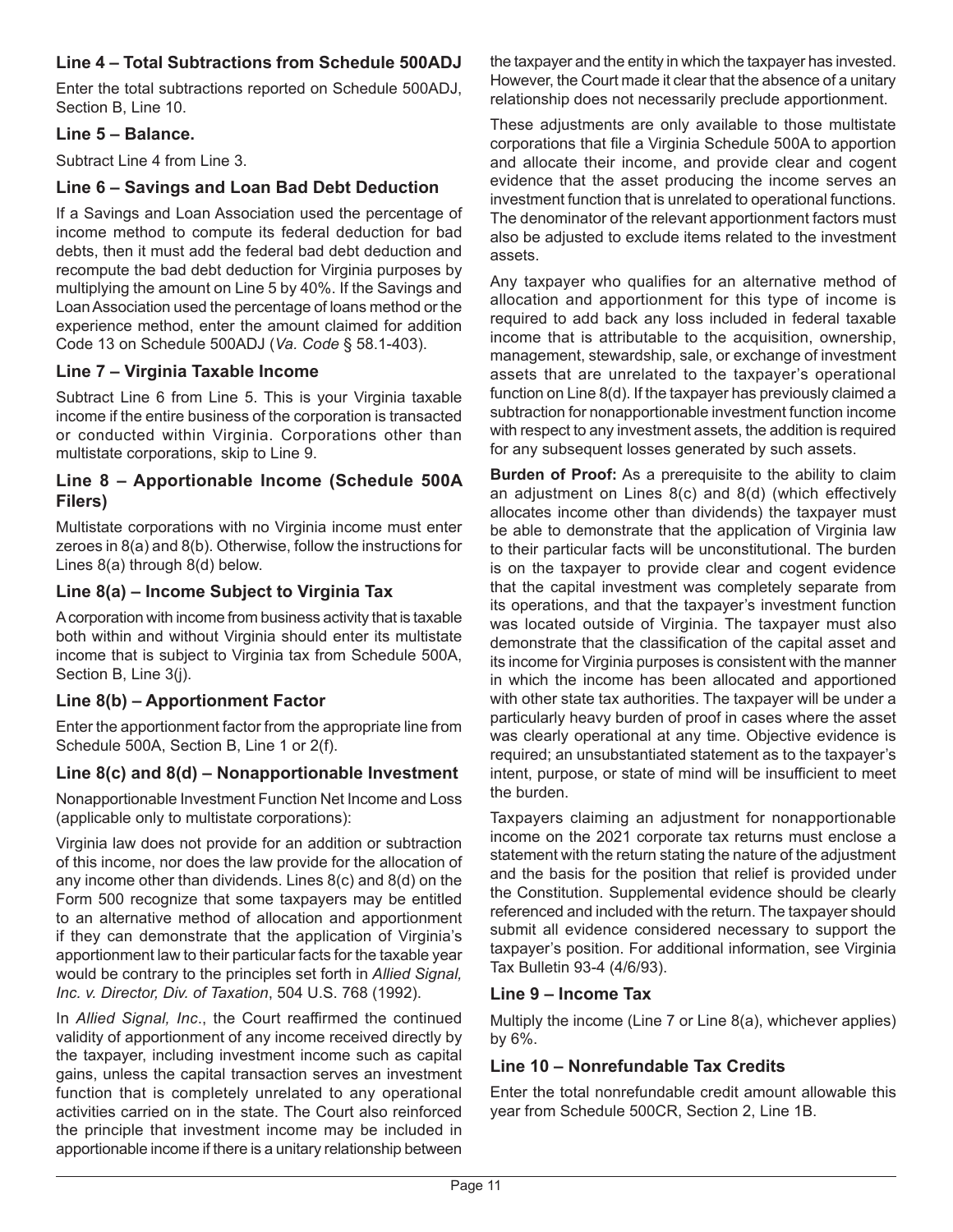## **Line 11 – Adjusted Corporate Tax**

Subtract Line 10 from Line 9. Telecommunication companies should refer to Form 500T; electric supplier companies should refer to Schedule 500EL; and home service contract providers should refer to Form 500HS.

## **Line 12 – Estimated Income Tax Credits**

Enter the total amount paid as estimated income tax. Include the amount of overpayment for the taxable year 2020, elected as a credit against 2021 estimated tax.

#### **Line 13 – Extension Payments**

Enter the amount of any extension payments.

#### **Line 14 – Total Refundable Tax Credits**

Enter the amount from Schedule 500CR, Section 4, Line 1A.

If filing a combined or consolidated return with a home service contract provider or telecommunications company, do not enter refundable credits included on Forms 500HS or 500T.

#### **Line 15 – Pass-Through Entity Withholding from Schedule 500ADJ**

Enter the total amount of Virginia income tax withheld from Schedule 500ADJ, Page 2, Section D.

#### **Line 16 – Total Payments and Credits**

Add Lines 12 through 15.

#### **Line 17 – Tax Owed**

If Line 11 is greater than Line 16, subtract Line 16 from Line 11.

#### **Line 18 – Penalty for Return Filed After the Original Due Date With or Without Payment of Amount Due**

(a) If filed within the extension period and the balance of tax due exceeds 10% of the actual tax liability (Line 9), enter 2% per month or fraction thereof of the balance (Line 17).

The maximum extension penalty is 14% of the tax due (12% for nonprofit corporations and entities other than C corporations). In addition, if the tax is not paid in full when the return is filed, a late payment penalty will be assessed on the amount of tax due (Line 17) at the rate of 6% per month or part of a month from the date the return is filed through the date the tax is paid, up to a maximum of 30%. If the return is filed during the extension period, but the tax due is not paid when the return is filed, both the extension penalty and the late payment penalty may apply. The extension penalty will apply from the due date of the return through the date the return is filed, and the late payment penalty will apply from the date the return is filed through the date of payment. To avoid paying the late payment penalty during the extension period, the tax owed must be paid when the return is filed.

OR

(b) If filed after the extended due date, enter 30% of Line 17 or \$100, whichever is greater.

#### **Line 19 – Interest**

Enter the amount due at the underpayment rate established by IRC § 6621, plus 2%, from the due date of the return until payment. This underpayment rate is subject to quarterly adjustment. When penalty is entered under 18(a) above, interest is added from the due date to the date of payment.

#### **Line 20 – Additional Charge**

Enter the amount from Line 17, Form 500C. Enclose Form 500C.

#### **Line 21 – Total Due**

Enter the total of Lines 17, 18, 19, and 20. This is the total amount due. The following payment options are available:

- Direct debit through the e-File system, or
- ACH credit transaction.

If you choose direct debit, you can schedule to pay your tax due for a future date, when filing before the due date. In addition, payment may be made using eForms (Form 500V).

#### **Line 22 – Overpayment**

If Line 16 is greater than Line 11, subtract Line 11 from Line 16.

#### **Line 23 – Amount to be Credited to 2022**

Enter the amount of overpayment that you want credited to your 2022 estimated tax, if any.

#### **Line 24 – Amount to be Refunded**

Subtract Line 23 from Line 22 and enter the amount to be refunded.

#### **Instructions for Schedule 500ADJ**

#### **Fixed Date Conformity Update for 2021**

Virginia's date of conformity with the Internal Revenue Code (IRC) was advanced from December 31, 2020, to December 31, 2021, subject to certain exceptions.

Virginia will continue to deconform from the following: bonus depreciation allowed for certain assets under federal law; the five-year carryback of certain federal net operating loss (NOL) deductions generated in the 2008 or 2009 taxable years; the federal income treatment of applicable high yield discount obligations; and the federal income tax treatment of cancellation of debt income realized in connection with certain business debts.

#### **Section A – Additions to Federal Taxable Income**

#### **Line 1 – Fixed Date Conformity Addition – Depreciation**

Enter the amount that should be added to federal taxable income based upon the recomputation of allowable depreciation. If depreciation was included in the computation of your federal taxable income and one or more of the depreciable assets received the special bonus depreciation deduction for federal purposes in any year from 2001 through 2021, then depreciation must be recomputed for Virginia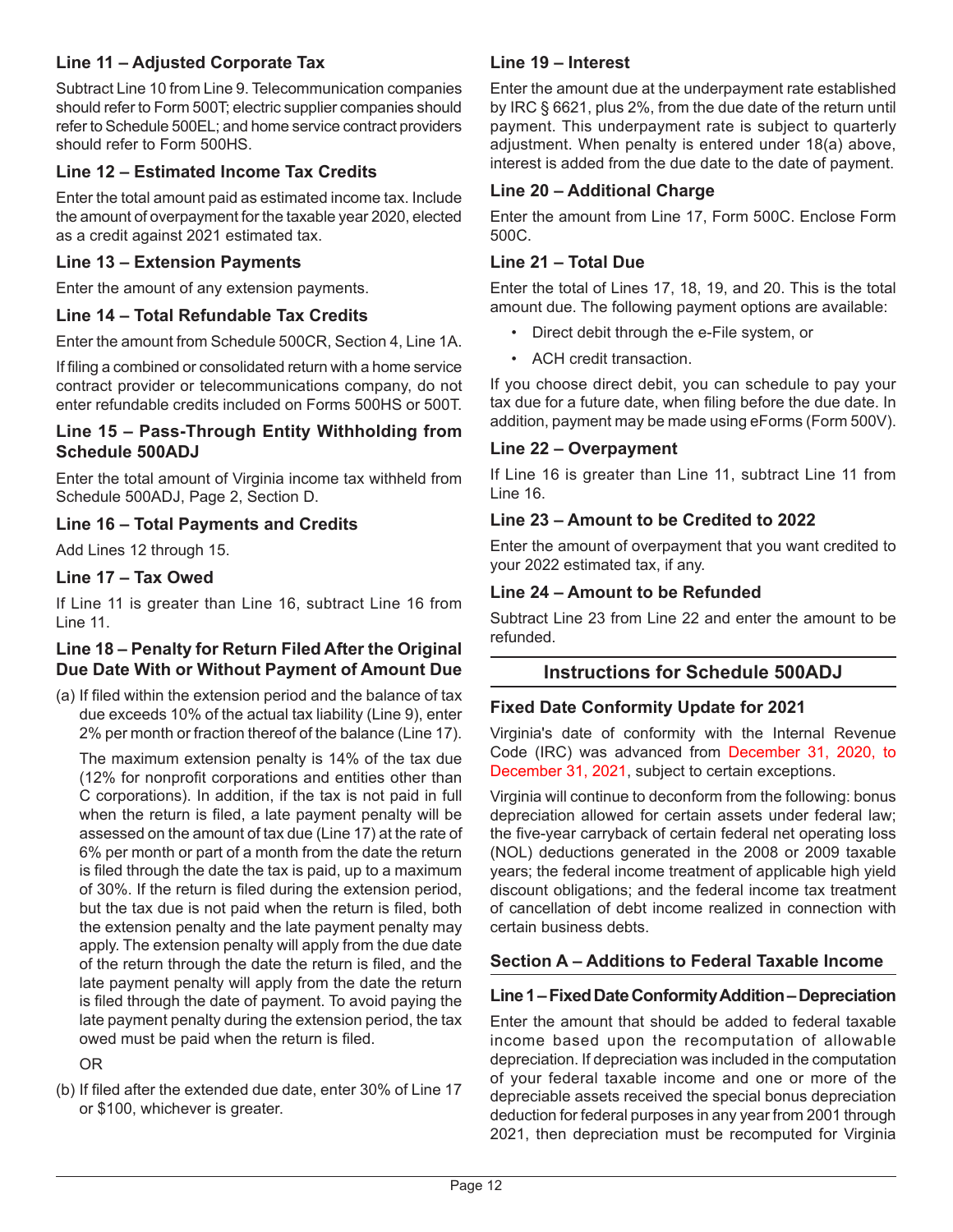purposes as if such assets did not receive the special bonus depreciation deduction for federal purposes in any year from 2001 through 2021. If the total 2021 Virginia depreciation is less than 2021 federal depreciation, then the difference must be recognized as an addition on Line 1. For further instructions, see Virginia Tax Bulletins 10-8, 11-1, 12-1, 13-3, 14-1, 15-1, 16-1, 17-1, 18-1, 19-1, 20-1, 21-4, and 22-1 which are available at **www.tax.virginia.gov** or call **(804) 367-8037**.

## **Line 2 – Fixed Date Conformity Addition – Other**

**Disposed Asset –** If an asset was disposed of in 2021 and such asset received the special bonus depreciation deduction for federal purposes in any year from 2001 through 2021, and a gain or loss was recognized for federal purposes, then the gain or loss must be recomputed as if such asset did not receive the special bonus depreciation deduction for federal purposes in any year from 2001 through 2021. The adjustment will be the difference in the federal and Virginia basis of the asset when sold. If the federal basis of the asset is greater than the Virginia basis, (resulting in a lower gain reported for federal purposes), then the difference between the bases is an addition on the Virginia return. For further instructions, see Virginia Tax Bulletins 10-8, 11-1, 12-1, 13-3, 14-1, 15-1, 16-1, 17-1, 18-1, 19-1, 20-1, 21-4, and 22-1 which are available on the Department's website: **www.tax.virginia.gov** or call **(804) 367-8037.** 

**Other fixed date conformity additions –** If you are required to make any other fixed date conformity additions listed in the Fixed Date Conformity Update for 2021 above, enter the total amount of such additions. Also, enclose a schedule and explanation of such additions.

## **Line 3**

Enter the amount on Schedule 500AB, Line 10, as the taxable amount of payments to a related entity in connection with trademarks, patents and similar intangible property. Enclose Schedule 500AB. See *Va. Code* § 58.1-402 B.8 and *Va. Code* § 58.1-402 B.9.

## **Line 4**

Net income taxes and other taxes, including franchise and excise taxes, which are based on, measured by, or computed with reference to net income, imposed by this state or any other taxing jurisdiction to the extent deducted in determining federal taxable income (*Va. Code* § 58.1-402 B.4).

## **Line 5**

Interest, less related expenses to the extent not deducted in determining federal taxable income, on obligations of any state other than Virginia or of a political subdivision of any state other than Virginia unless it was created by a compact or agreement to which this state is a party (*Va. Code* § 58.1- 402 B.1).

## **Line 6 – Other Additions to Federal Taxable Income**

On Lines 6a-6c, enter the 2-digit code, listed below, in the boxes followed by the amount of the addition. If Code 99 is claimed and you are filing electronically, provide a detailed explanation in the space provided by the software program.

If Code 99 is claimed and you are filing by paper, enclose an explanation and supporting documentation, if applicable.

If you are filing by paper and have more than 3 of the additions listed below or in the supplemental instructions, check the box on Schedule 500ADJ and use the supplemental Schedule 500ADJS to provide information on additions in excess of three.

|             | Addition Codes for Use on Schedule 500ADJ                                                                                                                                                                                                                                                                                                                                                                                                                                                                                                                            |
|-------------|----------------------------------------------------------------------------------------------------------------------------------------------------------------------------------------------------------------------------------------------------------------------------------------------------------------------------------------------------------------------------------------------------------------------------------------------------------------------------------------------------------------------------------------------------------------------|
| <b>Code</b> | <b>Description</b>                                                                                                                                                                                                                                                                                                                                                                                                                                                                                                                                                   |
| 01          | A gas supplier, pipeline distribution company, or<br>gas utility must add to federal taxable income any<br>amount that was deducted in determining taxable<br>income as a net operating loss carryover from any<br>taxable year beginning on or before December 31,<br>2000 (Va. Code § 58.1-403 8).                                                                                                                                                                                                                                                                 |
| 02          | A gas supplier, pipeline distribution company or<br>gas utility must add to federal taxable income any<br>amount that was actually deducted in determining<br>taxable income as a net operating loss carryover or<br>net capital loss carryover which would have been an<br>allowable deduction as a net operating or net capital<br>loss carryover in computing taxable income for a<br>year beginning after December 31, 2000, except<br>that such loss had been carried back for a taxable<br>year beginning prior to January 1, 2001 (Va. Code<br>§ 58.1-403 9). |
| 03          | Unrelated business taxable income as defined by<br>IRC § 512, to the extent excluded from Form 500,<br>Line 1 (Va. Code § 58.1-402 B.5).                                                                                                                                                                                                                                                                                                                                                                                                                             |
| 05          | The amount required to be included in income for<br>the purpose of computing the partial tax on an<br>accumulation distribution under IRC § 667 (Va.<br>Code § 58.1-402 B.7).                                                                                                                                                                                                                                                                                                                                                                                        |
| 10          | Interest or dividends, less related expenses to the<br>extent not deducted in determining federal taxable<br>income, on obligations or securities of any authority,<br>commission or instrumentality of the United States,<br>which the laws of the United States exempt from<br>federal income tax, but not from state income taxes<br>(Va. Code § 58.1-402 B.2).                                                                                                                                                                                                   |
| 13          | The deduction for bad debts allowed in computing<br>federal taxable income for a state or federal savings<br>and loan association (Va. Code § 58.1-403 1).                                                                                                                                                                                                                                                                                                                                                                                                           |
| 14          | Enter the amount of dividends deductible under<br>IRC § 561 and IRC § 857 by a REIT (Va. Code §<br>58.1-402 B.10).                                                                                                                                                                                                                                                                                                                                                                                                                                                   |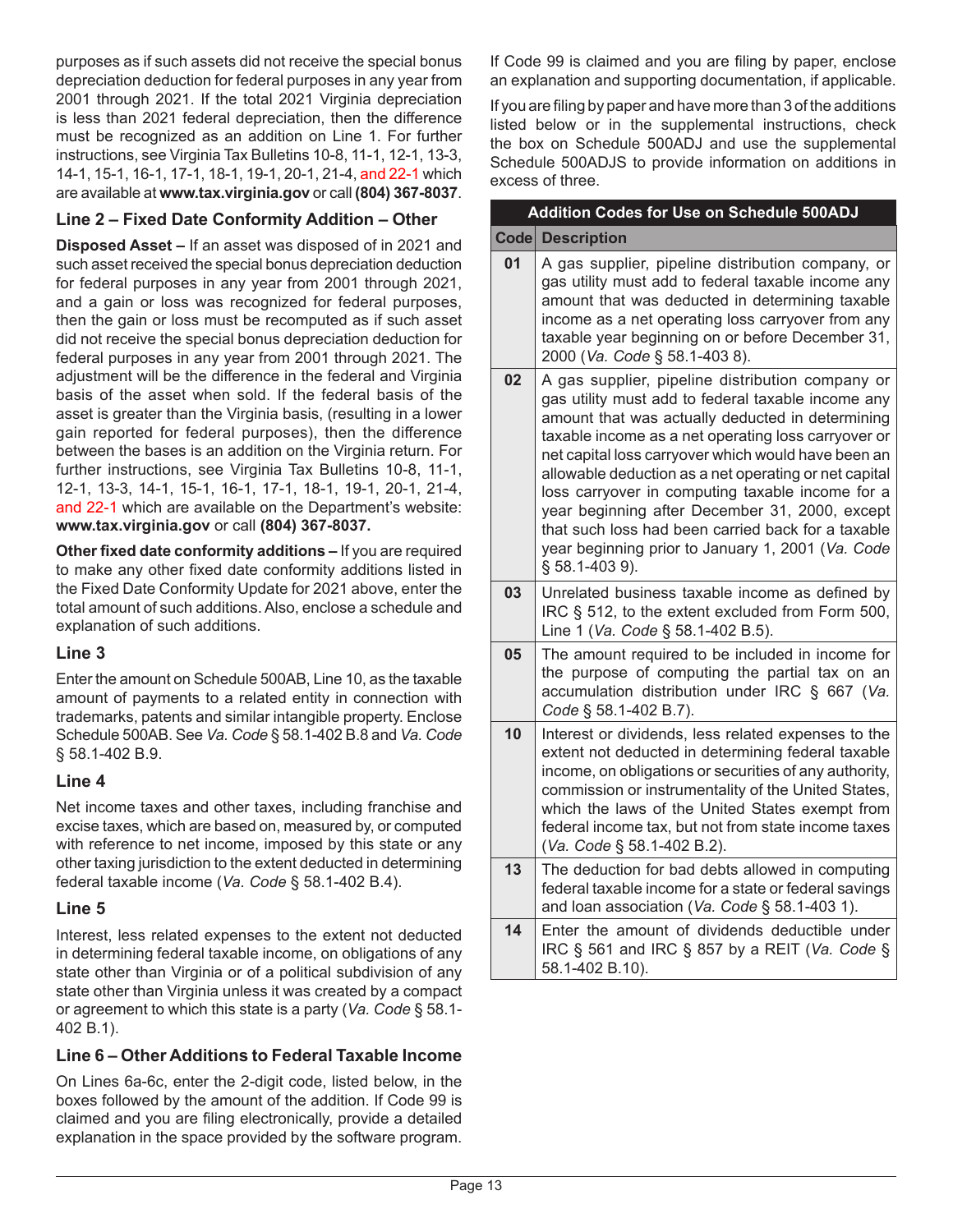|               | <b>Addition Codes for Use on Schedule 500ADJ</b>                                                                                                                                                                                                                                                                                                                                                                                                                                                                                                                                                                                                                                                                                                                                                                                                                                                                                                                                                                                                                                                                             |
|---------------|------------------------------------------------------------------------------------------------------------------------------------------------------------------------------------------------------------------------------------------------------------------------------------------------------------------------------------------------------------------------------------------------------------------------------------------------------------------------------------------------------------------------------------------------------------------------------------------------------------------------------------------------------------------------------------------------------------------------------------------------------------------------------------------------------------------------------------------------------------------------------------------------------------------------------------------------------------------------------------------------------------------------------------------------------------------------------------------------------------------------------|
| $\text{Code}$ | <b>Description</b>                                                                                                                                                                                                                                                                                                                                                                                                                                                                                                                                                                                                                                                                                                                                                                                                                                                                                                                                                                                                                                                                                                           |
| 16            | Income from Dealer Disposition of Property -<br>Enter the amount that would be reported under<br>the installment method from certain dispositions<br>of property. If, in a prior year, the taxpayer was<br>allowed a subtraction for certain income from<br>dealer dispositions of property made on or after<br>January 1, 2009, in the years following the year of<br>disposition, the taxpayer is required to add back<br>the amount that would have been reported under<br>the installment method. Each disposition must be<br>tracked separately for purposes of this adjustment<br>(Va. Code § 58.1-402 F).                                                                                                                                                                                                                                                                                                                                                                                                                                                                                                             |
| 19            | Food Crop Donation - To the extent a credit is<br>allowed for growing food crops in the Commonwealth<br>and donating such crops to a nonprofit food bank an<br>addition to the taxpayer's federal taxable income is<br>required for any amount claimed by the taxpayer as<br>a federal income tax deduction for such donation.                                                                                                                                                                                                                                                                                                                                                                                                                                                                                                                                                                                                                                                                                                                                                                                               |
| 20            | <b>Addition Related to the Business Interest</b><br><b>Deduction</b><br>For taxable years beginning on and after January 1,<br>2018, a corporate income tax deduction is allowed in<br>an amount equal to 20% of the business interest that<br>is disallowed for federal income tax purposes. If (i)<br>you claimed a Virginia Business Interest Deduction<br>on prior year Virginia return(s) and (ii) you are able<br>to fully utilize your federal carryover of business<br>interest from those prior year(s) on your current year<br>federal return, you must report an addition on your<br>current year Virginia return equal to the amount of<br>the Virginia Business Interest Deduction claimed on<br>the prior year Virginia return(s). However, if you are<br>able to only partially utilize your federal carryover<br>of business interest from the prior year(s) on your<br>current year federal return, the Business Interest<br>Addition will be applied in the same proportion as<br>the amount of federal carryover that is utilized. If<br>reporting this addition, enclose a copy of federal<br>Form 8990. |
| 21            | Partnership-Level Federal Adjustments Income<br>Addition - Income related to certain partnership<br>adjustments that result from federal tax changes<br>and other changes to federal taxable income must<br>be added to the owner's income tax return if the<br>income was not previously reported on the original<br>Virginia return. The amount of the addition is equal to<br>the income that was not included in Virginia taxable<br>income. When reporting this addition, enclose the<br>partnership's completed Form 502FED-1.                                                                                                                                                                                                                                                                                                                                                                                                                                                                                                                                                                                         |

## **Addition Codes for Use on Schedule 500ADJ**

**Code Description**

**99** Other – Enter the amount of any other income not included in federal taxable income, which is taxable in Virginia. If you are filing electronically, provide a detailed explanation in the space provided by the software program. If you are filing by paper, enclose an explanation and supporting documentation, if applicable.

## **Line 7 – Total Additions**

Add Lines 1-5, all amounts for Line 6(a)-(c), and the total of additions listed on the supplemental Schedule(s) 500ADJS, if applicable. Enter the result here and on Form 500, Line 2.

## **Section B – Subtractions from Federal Taxable Income**

Enter the amount by which any of the following changes increased your federal taxable income.

## **Line 1 – Fixed Date Conformity Subtraction – Depreciation**

Enter the amount that should be subtracted from federal taxable income based upon the recomputation of allowable depreciation. If depreciation was included in the computation of your federal taxable income and one or more of the depreciable assets received the special bonus depreciation deduction for federal purposes in any year from 2001 through 2021, then depreciation must be recomputed for Virginia purposes as if such assets did not receive the special bonus depreciation deduction for federal purposes in any year from 2001 through 2021. If the total 2021 Virginia depreciation is more than 2021 federal depreciation, then the difference must be recognized as a subtraction on Line 1. For further instructions, see Virginia Tax Bulletins 10-8, 11-1, 12-1, 13-3, 14-1, 15-1, 16-1, 17-1, 18-1, 19-1, 20-1, 21-4, and 22-1 at **www.tax.virginia.gov** or call **(804) 367-8037**.

## **Line 2 – Fixed Date Conformity Subtraction – Other**

**Disposed Asset –** If an asset was disposed of in 2021 and such asset received the special bonus depreciation deduction for federal purposes in any of the years 2001 through 2021, and a gain or loss was recognized for federal purposes, then the gain or loss must be recomputed as if such asset did not receive the special bonus depreciation deduction for federal purposes in any of the years 2001 through 2021. The adjustment will be the difference in the federal and Virginia basis of the asset when sold. If the federal basis of the asset is lower than the Virginia basis (resulting in a greater gain for federal purposes), then the difference between the two bases is included as a subtraction on the Virginia return. For further instructions, see Virginia Tax Bulletins 10-8, 11-1, 12-1, 13-3, 14-1, 15-1, 16-1, 17- 1, 18-1, 19-1, 20-1, 21-4, and 22-1 on the Department's website, **www.tax.virginia.gov**, or call **(804) 367-8037.**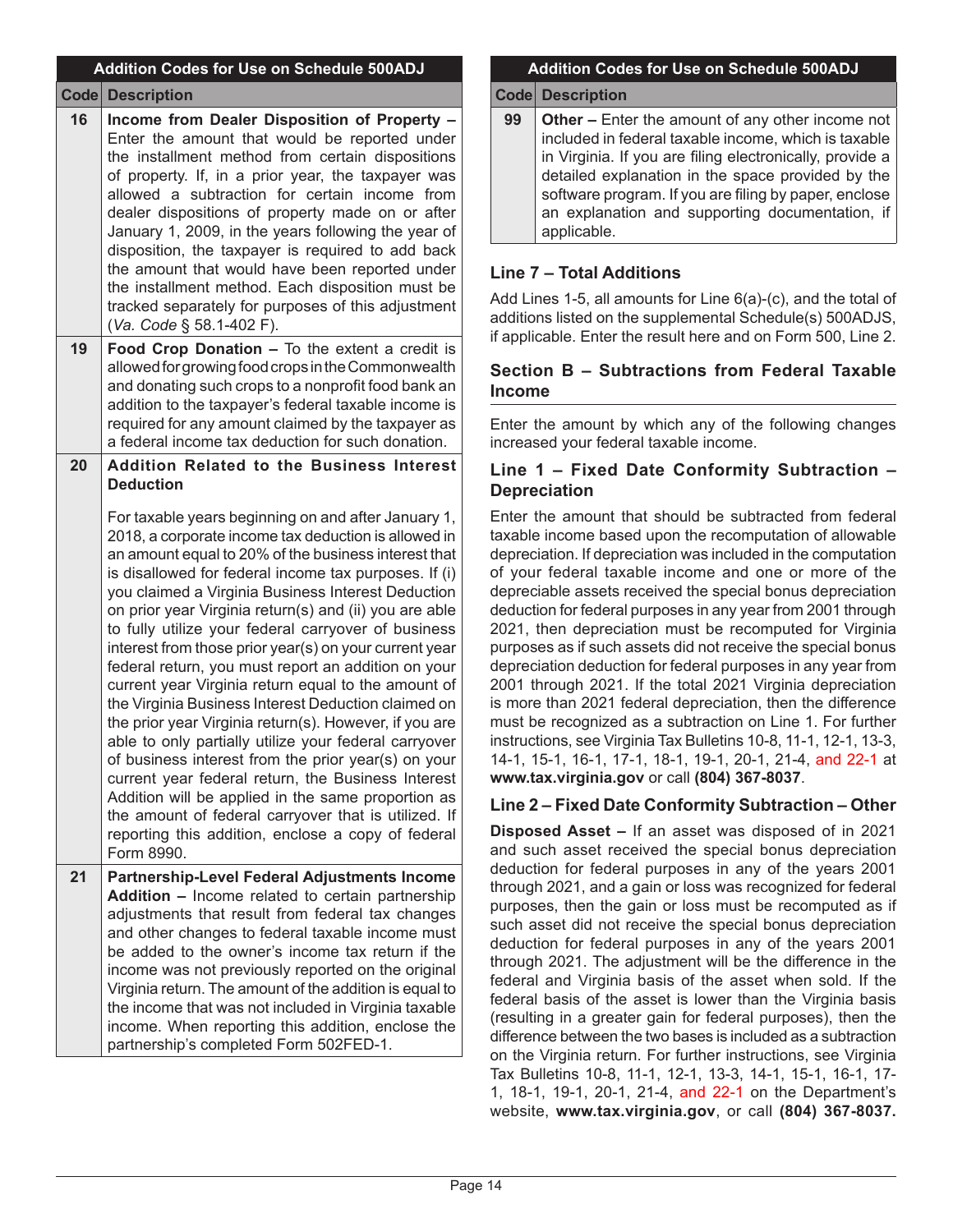**Other fixed date conformity subtractions –** If you are required to make any other fixed date conformity subtractions listed in the Fixed Date Conformity Update for 2021 above, enter the total amount of such subtractions on this line. Also, enclose a schedule and explanation of such subtractions.

## **Line 3**

Enter the amount of income (interest, dividends, and gain) derived from obligations or the sale or exchange of obligations of the United States and on obligations or securities of any authority, commission or instrumentality of the United States to the extent included in federal taxable income, but exempt from state income taxes under the laws of the United States. This includes, but is not limited to, stocks, bonds, treasury bills, and treasury notes. It does not include interest on refunds of federal taxes, equipment purchase contracts, or normal business transactions. See *Va. Code* § 58.1-402 C.1.

## **Line 4**

Any amounts included under the provisions of IRC § 78 (*Va. Code* § 58.1-402 C.5).

## **Line 5**

The amount of any refund or credit for overpayment of income taxes imposed by this state or any other taxing jurisdiction (*Va. Code* § 58.1-402 C.4).

## **Line 6**

Any amount included therein by the operation of IRC § 951 (subpart F income) and/or, for taxable years beginning on and after January 1, 2018, IRC § 951A (Global Intangible Low-Taxed Income). (*Va. Code* § 58.1-402 C.7.)

## **Line 7**

Any amount included in federal taxable income which is foreign source income and defined as follows:

- 1. Interest other than interest derived from sources within the United States;
- 2. Dividends other than dividends derived from sources within the United States;
- 3. Rents, royalties, license, and technical fees from property located or services performed without the United States or from any interest in such property, including rents, royalties, or fees for the use of or the privilege of using without the United States any patents, copyrights, secret processes and formulas, goodwill, trademarks, trade brands, franchises, and other like properties; and
- 4. Gains, profits, or other income from the sale of intangible or real property located without the United States (*Va. Code* § 58.1-402 C.8).

## **Line 8**

The amount of any dividends received from corporations in which the taxpaying corporation owns 50% or more of the voting stock, to the extent they are included in federal taxable income and to the extent not otherwise subtracted from federal taxable income (*Va. Code* § 58.1-402 C.10).

## **Line 9 – Other Subtractions from Federal Taxable Income**

On Lines 9a-9c, enter the 2-digit code, listed below, in the boxes followed by the amount of the subtraction. If Code 99 is claimed and you are filing electronically, provide an explanation in the space provided, by the software program. If you are filing by paper, enclose an explanation and supporting documentation, if applicable.

If you are filing by paper and have more than 3 of the subtractions listed below or in the supplemental instructions, check the box and use the supplemental Schedule 500ADJS to provide information on subtractions in excess of three.

|      | Subtraction Codes for Use on Schedule 500ADJ                                                                                                                                                                                                                                                                                                                                                                                                                                                                                                                                                                                                                                                                                                                                                                                                                                                                                                                                                                                                                                                                                                            |
|------|---------------------------------------------------------------------------------------------------------------------------------------------------------------------------------------------------------------------------------------------------------------------------------------------------------------------------------------------------------------------------------------------------------------------------------------------------------------------------------------------------------------------------------------------------------------------------------------------------------------------------------------------------------------------------------------------------------------------------------------------------------------------------------------------------------------------------------------------------------------------------------------------------------------------------------------------------------------------------------------------------------------------------------------------------------------------------------------------------------------------------------------------------------|
| Code | <b>Description</b>                                                                                                                                                                                                                                                                                                                                                                                                                                                                                                                                                                                                                                                                                                                                                                                                                                                                                                                                                                                                                                                                                                                                      |
| 50   | The amount of wages and salaries eligible for the<br>federal Work Opportunity Tax Credit that are not<br>deducted for federal tax purposes (Va. Code §<br>58.1-402 C.6).                                                                                                                                                                                                                                                                                                                                                                                                                                                                                                                                                                                                                                                                                                                                                                                                                                                                                                                                                                                |
| 54   | The amount contributed to the Virginia Public<br>School Construction Grants Program and Fund<br>that has not been claimed as a deduction on the<br>corporation's federal income tax return (Va. Code<br>§ 58.1-402 C.15).                                                                                                                                                                                                                                                                                                                                                                                                                                                                                                                                                                                                                                                                                                                                                                                                                                                                                                                               |
| 55   | There shall be subtracted from federal taxable<br>income, by a gas supplier, pipeline distribution<br>company or gas utility company, the amount that<br>could have been deducted as a net operating loss<br>carryover or net capital loss in arriving at taxable<br>income except that such loss or portion thereof had<br>been carried back for federal purposes (Va. Code<br>§ 58.1-403 9).                                                                                                                                                                                                                                                                                                                                                                                                                                                                                                                                                                                                                                                                                                                                                          |
| 56   | A subtraction for gas suppliers, pipeline distribution<br>companies, gas utility companies, and electric<br>suppliers, except cooperatives, for the amortization<br>of the Virginia tax basis of assets<br>that are<br>recoverable for financial accounting and/or income<br>tax purposes placed in service prior to the first day of<br>the taxable year that the company became subject<br>to Virginia corporate income tax (adjustment date).<br>"Virginia tax basis" means the aggregate adjusted<br>book basis less the aggregate adjusted tax basis<br>of such assets as recorded on the company's<br>books of accounts as of the last day of the taxable<br>year immediately preceding the adjustment date.<br>The amortization of the Virginia tax basis shall be<br>computed using the straight-line method over a<br>period of thirty years, beginning on the adjustment<br>date. Gain or loss on the disposition or retirement<br>of any such asset shall be computed using its<br>adjusted federal tax basis, and the amortization<br>of the Virginia tax basis shall continue thereafter<br>without adjustment. See Va. Code § 58.1-440.1. |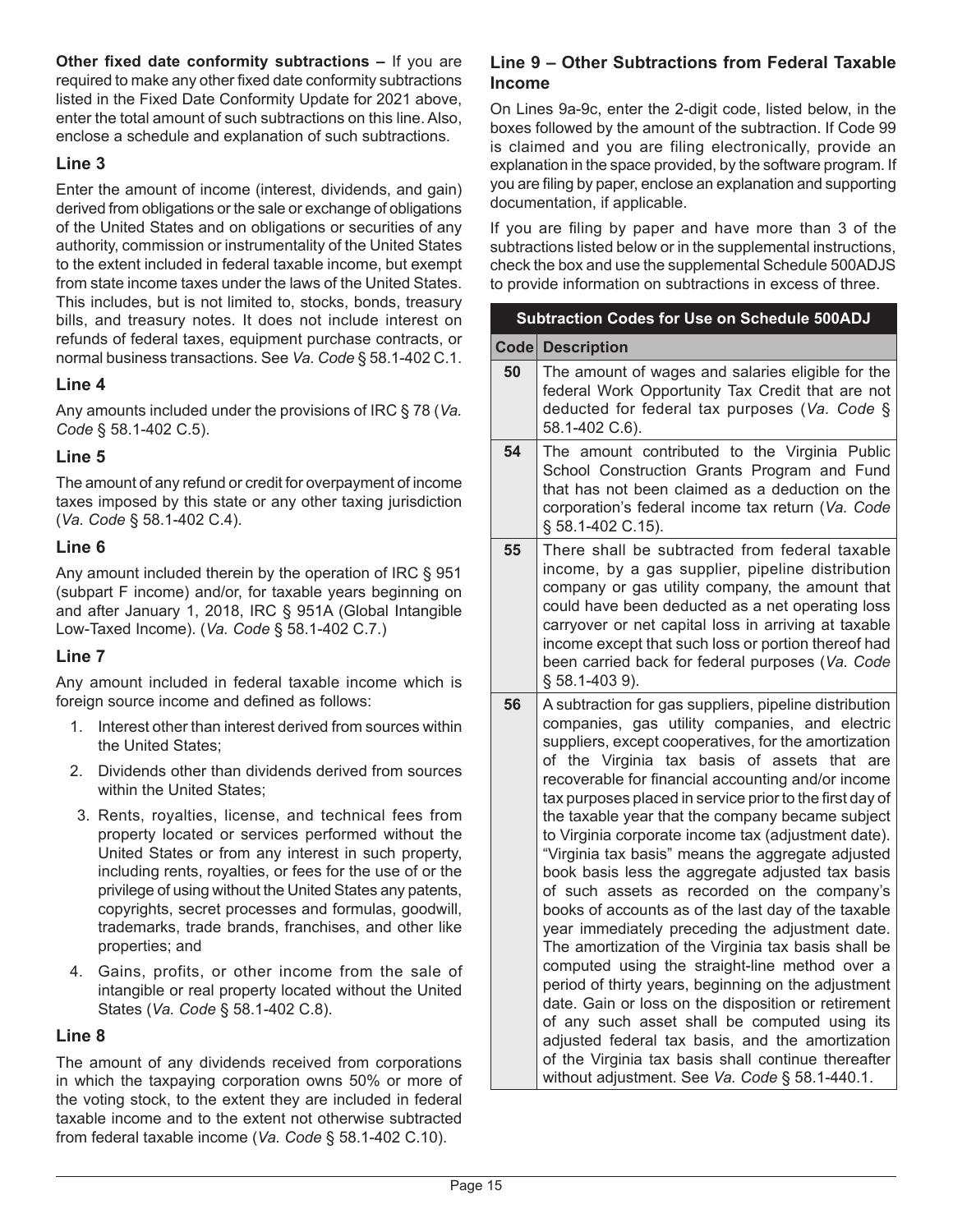|             | Subtraction Codes for Use on Schedule 500ADJ                                                                                                                                                                                                                                                                                                                                                                                                                                                                                                                                                                                                                                                                                                                                                                                                                                                                                                                                              |
|-------------|-------------------------------------------------------------------------------------------------------------------------------------------------------------------------------------------------------------------------------------------------------------------------------------------------------------------------------------------------------------------------------------------------------------------------------------------------------------------------------------------------------------------------------------------------------------------------------------------------------------------------------------------------------------------------------------------------------------------------------------------------------------------------------------------------------------------------------------------------------------------------------------------------------------------------------------------------------------------------------------------|
| <b>Code</b> | <b>Description</b>                                                                                                                                                                                                                                                                                                                                                                                                                                                                                                                                                                                                                                                                                                                                                                                                                                                                                                                                                                        |
| 57          | A subtraction for intangible expenses and costs<br>added to the federal taxable income of a related<br>member as shown on the Schedule 500AB<br>enclosed with the Virginia return filed by such<br>related member (Va. Code § 58.1-402 C.21).                                                                                                                                                                                                                                                                                                                                                                                                                                                                                                                                                                                                                                                                                                                                             |
| 58          | For taxable years beginning on and after January 1,<br>2006, there shall be subtracted from federal<br>taxable income contract payments to a producer<br>of quota tobacco or a tobacco quota holder as<br>provided under the American Jobs Creation Act<br>of 2004 (P.L. 108-357). If the payment is received<br>in installment payments, then the recognized gain<br>may be subtracted in the taxable year immediately<br>following the year in which the installment payment<br>is received. If the payment is received in a single<br>payment, then 10% of the recognized gain may<br>be subtracted in the taxable year immediately<br>following the year in which the single payment is<br>received. The taxpayer may then deduct an equal<br>amount in each of the 9 succeeding taxable years.<br>See Va. Code § 58.1-402 D. For more information,<br>visit www.tax.virginia.gov.                                                                                                    |
| 59          | Income from Dealer Disposition of Property<br>- An adjustment is available for certain income<br>from dealer dispositions of property made on or<br>after January 1, 2009. In the year of disposition<br>the adjustment will be a subtraction for gain<br>attributable to installment payments to be made in<br>future taxable years provided that (i) the gain arises<br>from an installment sale for which federal law does<br>not permit the dealer to elect installment reporting<br>of income, and (ii) the dealer elects installment<br>treatment of the income for Virginia purposes on<br>or before the due date prescribed by law for filing<br>the taxpayer's income tax return. In subsequent<br>taxable years, the adjustment will be an addition<br>for gain attributable to any payments made during<br>the taxable year with respect to the disposition.<br>Each disposition must be tracked separately for<br>purposes of this adjustment. See Va. Code § 58.1-<br>402 F. |
| 60          | Gains from Land Preservation Tax - Enter the<br>amount of federal gain or income recognized as a<br>result of the sale of Land Preservation Tax Credits.<br>See Va. Code § 58.1-513 D.                                                                                                                                                                                                                                                                                                                                                                                                                                                                                                                                                                                                                                                                                                                                                                                                    |

## **Subtraction Codes for Use on Schedule 500ADJ**

**Code Description**

**61 Certain Long-Term Capital Gains –** Provided the long-term capital gain or investment services partnership qualified income is attributable to an investment in a "qualified business" as defined in *Va. Code* § 58.1-339.4 or any other technology business approved by the Secretary of Technology or the Secretary of Commerce and Trade, it may be allowed as a subtraction. For taxable years beginning on or after January 1, 2011, enter any qualified income taxed as a long-term capital gain for federal income tax purposes, or any income taxed as investment services partnership interest income (otherwise known as investment partnership carried interest income) for federal income tax purposes. To qualify for this subtraction, the income must be attributable to an investment in a "qualified business," as defined in *Va. Code*  § 58.1-339.4, or in any other technology business approved by the Secretary of Technology or the Secretary of Commerce and Trade, provided that the business has its principal office or facility in the Commonwealth and less than \$3 million in annual revenues in the fiscal year prior to the investment. The investment must be made between the dates of April 1, 2010, and June 30, 2020. No taxpayer that has claimed a tax credit for an investment in a "qualified business" under *Va. Code* § 58.1-339.4, a subtraction for income attributable to a Virginia venture capital account under *Va. Code* § 58.1-402 C.25, or a subtraction for income attributable to an investment in a Virginia real estate investment trust under *Va. Code* § 58.1-402 C.26 shall be eligible for the subtraction under this subdivision for an investment in the same business. See *Va. Code* § 58.1-402 C.24. **62 Historic Rehabilitation –** To the extent included in federal taxable income, any amount of gain or income recognized by a taxpayer in connection with the Historic Rehabilitation Tax Credit is allowed as a subtraction on the Virginia return.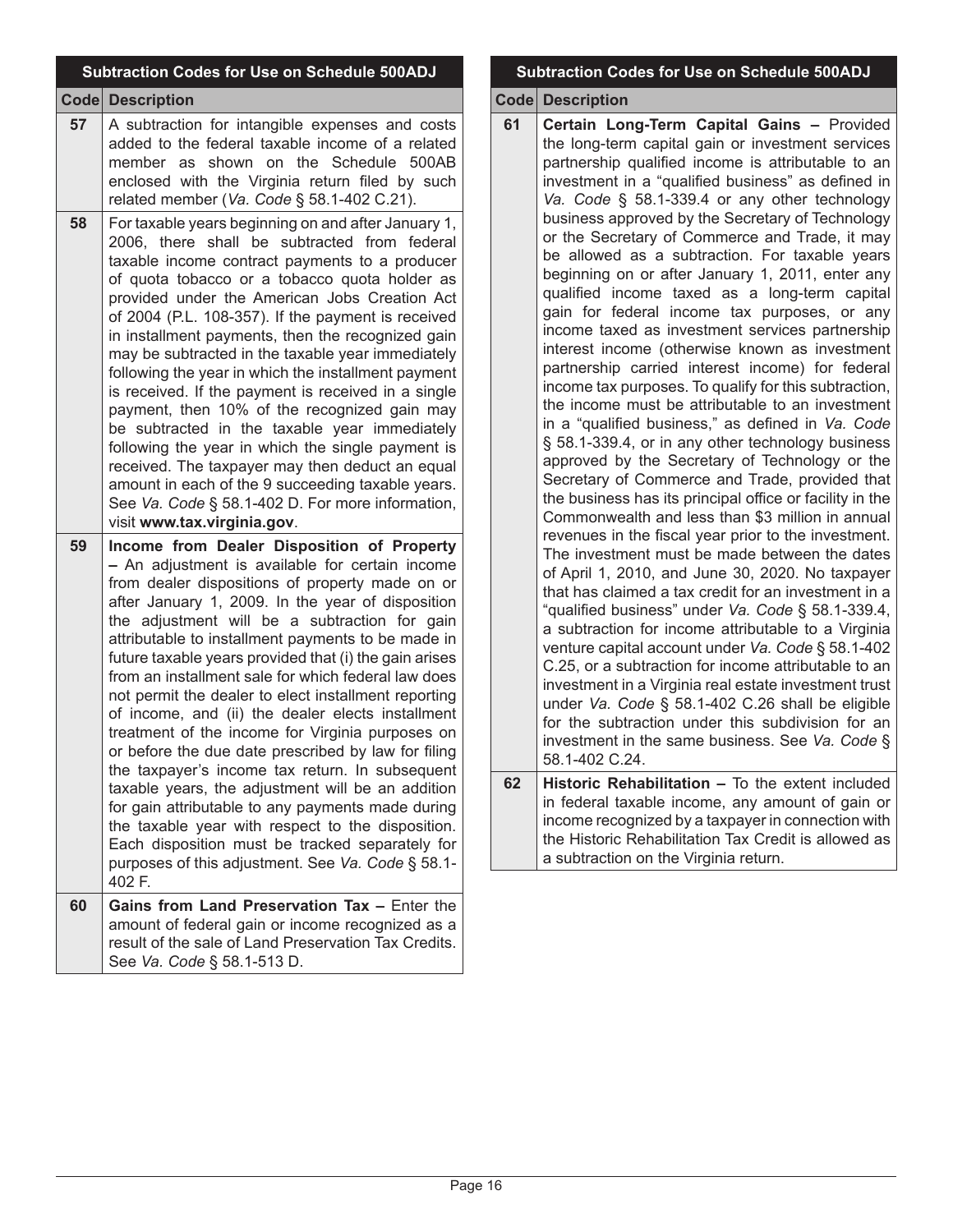|    | <b>Subtraction Codes for Use on Schedule 500ADJ</b>                                                                                                                                                                                                                                                                                                                                                                                                                                                                                                                                                                                                                                                                                                                                                                                                                                                                                                                                                                                                                                                                                                                                                                                                                                          |  |
|----|----------------------------------------------------------------------------------------------------------------------------------------------------------------------------------------------------------------------------------------------------------------------------------------------------------------------------------------------------------------------------------------------------------------------------------------------------------------------------------------------------------------------------------------------------------------------------------------------------------------------------------------------------------------------------------------------------------------------------------------------------------------------------------------------------------------------------------------------------------------------------------------------------------------------------------------------------------------------------------------------------------------------------------------------------------------------------------------------------------------------------------------------------------------------------------------------------------------------------------------------------------------------------------------------|--|
|    | <b>Code Description</b>                                                                                                                                                                                                                                                                                                                                                                                                                                                                                                                                                                                                                                                                                                                                                                                                                                                                                                                                                                                                                                                                                                                                                                                                                                                                      |  |
| 63 | Venture Capital Account Investment - Taxpayers<br>may claim a subtraction for income attributable to<br>an investment in a Virginia venture capital account<br>made on or after January 1, 2018, but before<br>December 31, 2023. For the purposes of this<br>subtraction, income includes, but is not limited to,<br>investment services partnership interest income,<br>otherwise known as investment partnership carried<br>interest income. No subtraction shall be allowed<br>under this subdivision for an investment in a<br>company that is owned or operated by an affiliate<br>of the taxpayer or for a taxpayer who has claimed<br>a subtraction for certain long-term gains under Va.<br>Code 58.1-402 C.24 or a subtraction for income<br>attributable to an investment in a Virginia real<br>estate investment trust under Va. Code § 58.1-402<br>C.26 for the same investment. See Va. Code §<br>58.1-402 C.25.                                                                                                                                                                                                                                                                                                                                                               |  |
|    | In order for the subtraction to be claimed on the<br>investors' income tax returns, the fund in which<br>they invest must be certified by the Department as<br>a Virginia venture capital account for the taxable<br>year during which the investment was made. If the<br>fund is approved, a 9-digit certification number will<br>be provided. Enter this number in the "Certification<br>Number" space provided by the subtraction code.                                                                                                                                                                                                                                                                                                                                                                                                                                                                                                                                                                                                                                                                                                                                                                                                                                                   |  |
| 64 | Virginia Real Estate Investment Trust - For<br>taxable years beginning on and after January 1,<br>2019, taxpayers may claim a subtraction for income<br>attributable to an investment in a Virginia real estate<br>investment trust made on or after January 1, 2019<br>but before December 31, 2024.<br>In order for the subtraction to be claimed on the<br>investors' income tax returns, the real estate<br>investment trust in which they invest must be<br>certified by the Department as a Virginia real estate<br>investment trust for the taxable year during which<br>the investment was made. If the fund is approved,<br>a 9-digit certification number will be provided. Enter<br>this number in the "Certification Number" space<br>provided by the subtraction code.<br>No subtraction is allowed to an individual taxpayer:<br>for an investment in a company that is owned<br>or operated by a family member or affiliate of<br>the taxpayer; who claimed the subtraction for<br>certain long-term capital gains or Venture Capital<br>Investments for the same investment; or who<br>claimed the Qualified Equity and Subordinated<br>Investments Tax Credit for the<br><b>Debt</b><br>same<br>investment. For more information, see the Form<br><b>REIT</b> instructions. |  |

## **Subtraction Codes for Use on Schedule 500ADJ**

**Code Description**

- **65 Business Interest Deduction –** For taxable years beginning on and after January 1, 2018, Virginia will conform to the federal business interest limitation pursuant to § 163(j) of the Internal Revenue Code. Virginia will allow corporations to claim a deduction of 20% of business interest disallowed. If claiming this deduction, enclose a copy of federal Form 8990.
- **66 Gain from Eminent Domain –** For taxable years beginning on or after January 1, 2019, taxpayers may claim a subtraction for any gain recognized from the taking of real property by condemnation proceedings.
- **67 Partnership-Level Federal Adjustments Income Subtraction –** Income related to certain partnership adjustments that result from federal tax changes and other changes to federal taxable income may be subtracted from Virginia taxable income if the income was previously reported on the owner's Virginia return. The amount of the subtraction is equal to the federal taxable income that was included in the owner's Virginia original income tax return but should not have been reported. When claiming this subtraction, include a copy of the partnership's Form 502FED-1.
- **99 Other –** Enter the amount of any other income included in federal taxable income, which is not taxable in Virginia. If you are filing electronically, provide a detailed explanation in the space provided by the software program. If you are filing by paper, enclose an explanation and supporting documentation, if applicable.

## **Line 10 – Total Subtractions.**

dd Lines 1-8, 9a-9c, and the total of subtractions from the supplemental Schedule(s) 500ADJS, if applicable. Enter here d on Form 500, Line 4.

## **Section C – Amended Return**

you are filing an amended return, complete a new return sing the corrected figures, as if it were the original return. o not make any adjustments to the amended return to show at you received a refund or paid a balance due as the result the original return. Check the Amended Return checkbox I Form 500, Page 1 and enter the appropriate amended turn reason code from the list provided on Page 10 of these structions in the space provided.

the corporation is an owner of a partnership and it amends corporate return in order to report a partnership-level deral adjustment, the corporation must enclose with the amended return a copy of Form 502FED-1 that it received from the partnership.